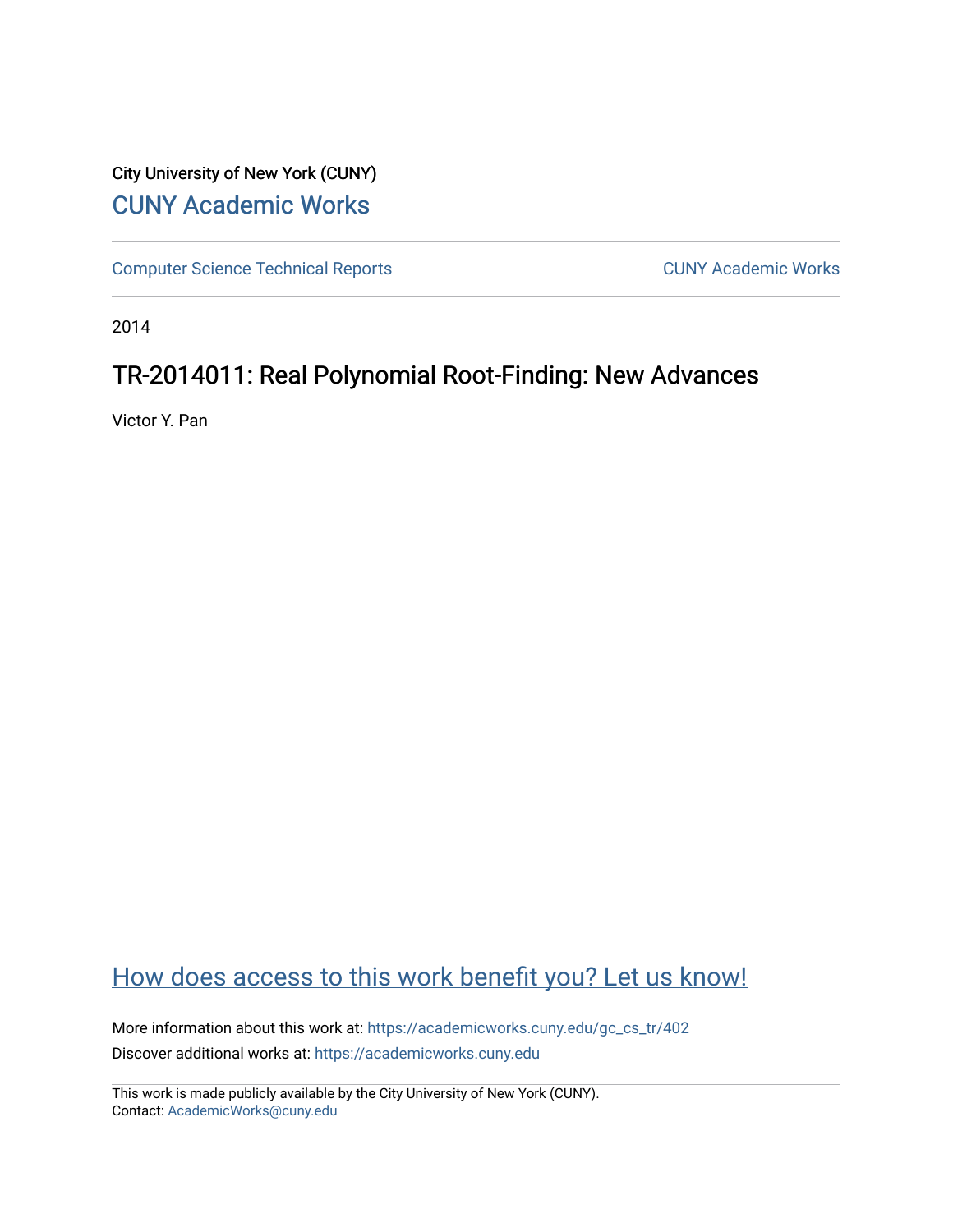## Real Polynomial Root-finding: New Advances

Victor Y. Pan

Departments of Mathematics and Computer Science Lehman College and the Graduate Center of the City University of New York Bronx, NY 10468 USA victor.pan@lehman.cuny.edu, home page: http://comet.lehman.cuny.edu/vpan/ (Supported by NSF Grant CCF 1116736)

Abstract. Univariate polynomial root-finding is both classical and important for modern computing. Frequently one seeks just the real roots of a polynomial with real coefficients. They can be approximated at a low computational cost if the polynomial has no nonreal roots, but typically nonreal roots are much more numerous than the real ones. We dramatically accelerate the known algorithms in this case by exploiting the correlation between the computations with matrices and polynomials, extending the techniques of the matrix sign iteration, and exploiting the structure of the companion matrix of the input polynomial.

Keywords: Polynomials, Real roots, Matrices, Matrix sign iteration, Companion matrix, Real eigenvalues, Frobenius algebra, Square root iteration, Root squaring

#### 1 Introduction

Assume a univariate polynomial of degree  $n$  with real coefficients,

$$
p(x) = \sum_{i=0}^{n} p_i x^i = p_n \prod_{j=1}^{n} (x - x_j), \quad p_n \neq 0,
$$
 (1)

which has r real roots  $x_1, \ldots, x_r$  and  $s = (n-r)/2$  pairs of nonreal complex conjugate roots. In some applications, e.g., to algebraic and geometric optimization, one seeks just the  $r$  real roots, which make up just a small fraction of all roots. This is a well studied subject (see [13, Chapter 15], [21], [25], and the bibliography therein), but we dramatically accelerate the known algorithms by combining and extending the techniques of [23] and [20]. At first our iterative Algorithm 1 reduces the original problem to the same problem for an auxiliary polynomial of degree  $r$  having  $r$  real roots. Our iterations converge with quadratic rate, and so we need only  $k = O(b+d)$  iterations, assuming the tolerance  $2^{-b}$  to the error norm of the approximation to the auxiliary polynomial (we denote it  $v_k(x)$ ) and the minimal distance  $2^{-d}$  of the nonreal roots from the real axis. The values d and  $k$  are large for the input polynomials with nonreal roots lying very close to the real axis, but our techniques of Remark 4 enable us to handle such harder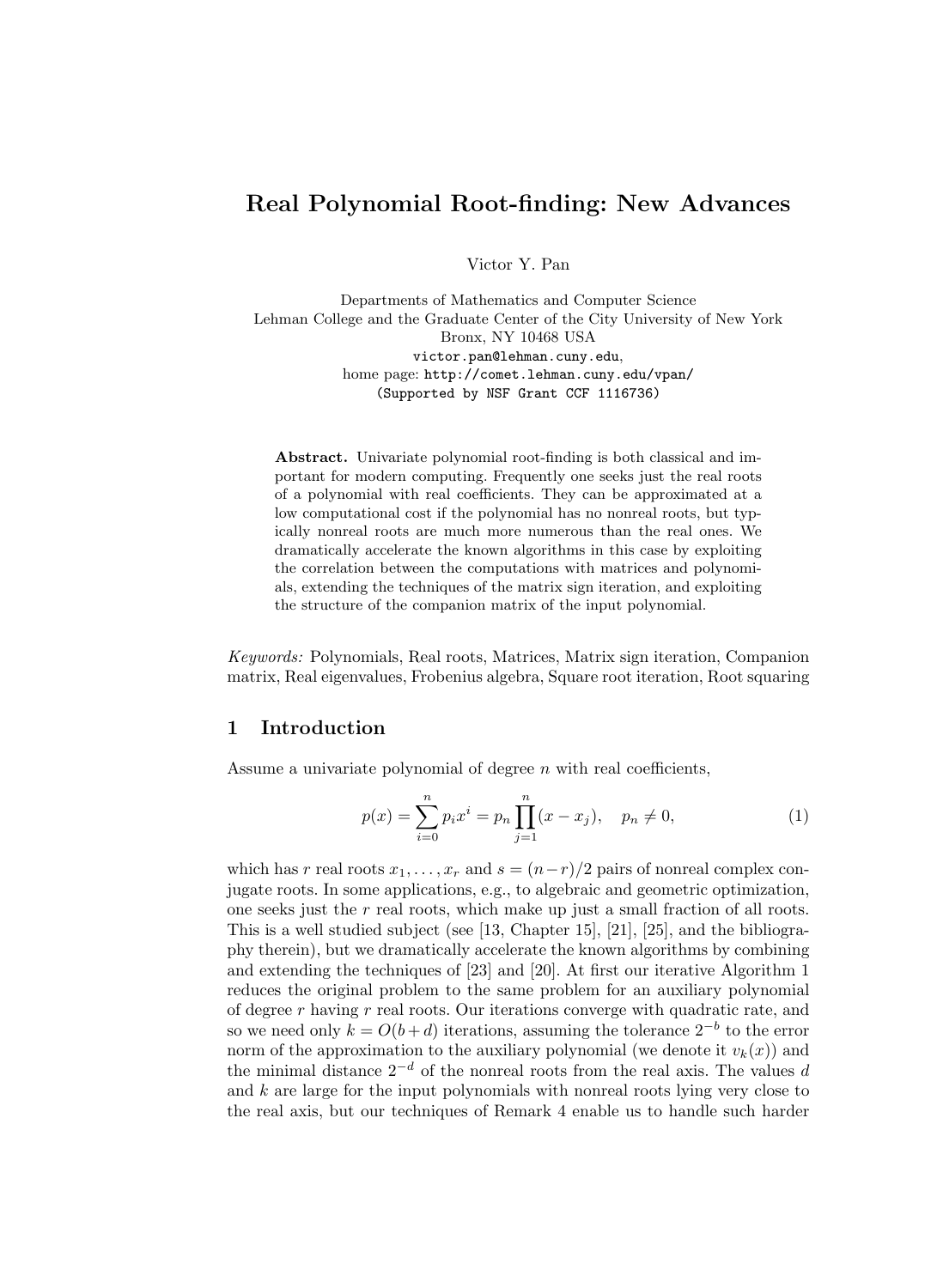inputs as well. The known algorithms approximate the roots of  $v_k(x)$  at a low arithmetic cost, and then we recover the  $r$  real roots of the input polynomial  $p(x)$ . Overall we perform  $O(kn \log(n))$  arithmetic operations. This arithmetic cost bound is quite low, but in the case of large degree  $n$ , the algorithm is prone to numerical problems, and so we devise dual Algorithm 2 and propose some special recipes in Remark 8 to avoid the latter problems. This works quite well according to our test results, but the formal study of the issue and of the Boolean complexity of the algorithm is left as a research challenge.

Let us comment briefly on the techniques involved and the complexity of the algorithm. It performs computations in the Frobenius matrix algebra generated by the companion matrix of the input polynomial. By using FFT and exploiting the structure of the matrices in the algebra, we operate with them as fast as with polynomials. Real polynomial root-finding is reduced to real eigensolving for the companion matrix. Transition to matrices and the randomization techniques, extended from [20, Section 5], streamline and simplify the iterative process of Algorithm 1. Now this process outputs an auxiliary  $r \times r$  matrix L whose eigenvalues are real and approximate the  $r$  real eigenvalues of the companion matrix. It remains to apply the QR algorithm to the matrix  $L$ , at the arithmetic cost  $O(r^3)$  (cf. [9, page 359]), dominated if  $r^3 = O(kn \log(n))$ .

We engage, extend, and combine the number of efficient methods available for complex polynomial root-finding, particularly the ones of [23] and [20], but we also propose new techniques and employ some old methods in novel and nontrivial ways. Our Algorithm 1 streamlines and substantially modifies [23, Algorithm 9.1] by avoiding the stage of root-squaring and the application of the Cayley map. Some techniques of Algorithm 2 are implicit in [20, Section 5], but we specify a distinct iterative process, employ the Frobenius matrix algebra, extend the matrix sign iteration to real eigen-solving, employ randomization and the QR algorithm, and include the initial acceleration by scaling. Our Algorithm 3 naturally extends Algorithms 1 and 2, but we show that this extension is prone to the problems of numerical stability, and our finding can be applied to the similar iterations of [3] and [7] as well. Algorithm 4 can be linked to Algorithm 1 and hence to [20, Section 5], but incorporates some novel promising techniques. Our simple recipe for real root-finding by means of combining the root radii algorithm with Newton's iteration in Algorithm 5 and even the extension of our Algorithm 2 to the approximation of real eigenvalues of a real matrix are also novel and promising. Some of our algorithms take advantage of combining the power of operating with matrices and polynomials (see Remarks 11 and 13). Finding their deeper synergistic combinations is another natural research challenge, traced back to [14] and [2]. Our exploitation of the complex plane geometry, various transforms of the variable and of the roots (including simple but apparently novel Theorem 1) can be of independent interest.

Hereafter "ops" stands for "arithmetic operations", " $lc(p)$ " stands for "the leading coefficient of  $p(x)$ ".  $D(X,r) = \{x : |x - X| \leq r\}$  and  $C(X,r) = \{x :$  $|x - X| = r$  denote a disc and a circle on the complex plane, respectively. We write  $\|\sum_i v_i x^i\|_q = (\sum_i |v_i|^q)^{1/q}$  for  $q = 1, 2$  and  $\|\sum_i v_i x^i\|_{\infty} = \max_i |v_i|$ . A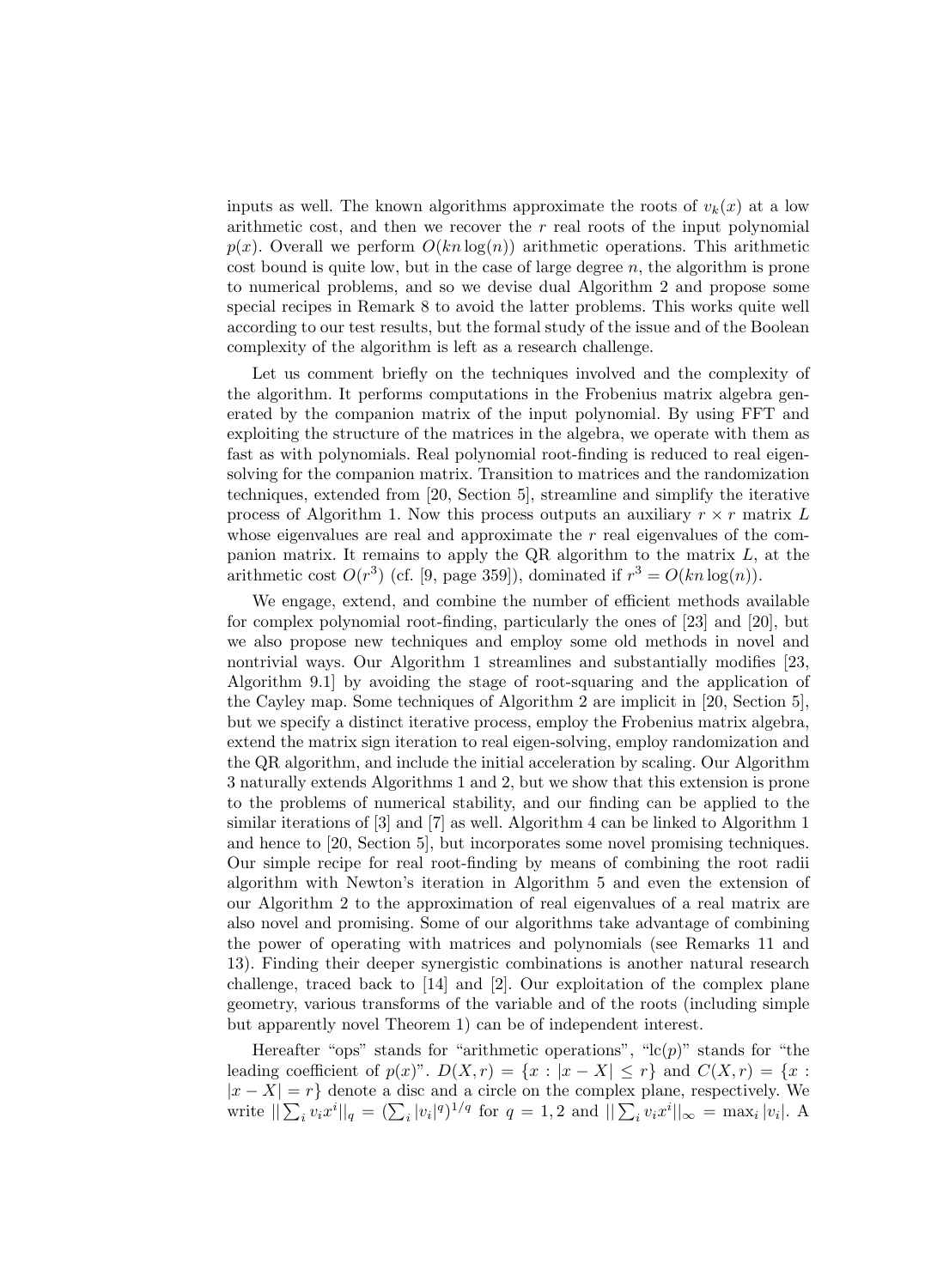function is in  $\tilde{O}(f(bc))$  if it is in  $O(f(bc))$  up to polylogarithmic factors in b and c.  $\text{agcd}(u, v)$  denotes the *approximate greatest common divisor* of two polynomials  $u(x)$  and  $v(x)$  (see [1] on definitions and algorithms).

## 2 Some Basic Results for Polynomial Computations

Next we cover the auxiliary algorithms that map polynomial roots, approximate their absolute values, split a polynomial into two factors, and approximate its roots if it has only real roots (the two latter algorithms are the two basic blocks of our first algorithm, cited in the introduction).

**Theorem 1.** (Mapping the Roots.) Assume a polynomial  $p(x)$  of (1) and a rational function  $y(x) = w(x) + u(x)/v(x)$  for three polynomials  $w(x)$ ,  $u(x)$ , and  $v(x)$  of degree k, l, and m, respectively, where  $l < m$ . Assume n values  $s_1, \ldots, s_n$  such that the values  $y(s_1), \ldots, y(s_n)$  are distinct. (They are distinct with probability 1 if  $s_1, \ldots, s_n$  are independent Gaussian random variables.) Then it is sufficient to apply  $O(m \log^2(n) + n \log^2(m))$  ops in order to compute the polynomial  $q(x) = \prod_{j=1}^{n} (x - y_j)$  such that  $y_j = y(x_j)$  for  $j = 1, ..., n$ .

*Proof.* Compute the values  $q(y(s_i)) = p(s_i)$  for  $j = 1, ..., n$ , interpolate to the polynomial  $q(x)$ , and recall the known cost estimates for polynomial evaluation and interpolation (cf. [17, Sections 3.1 and 3.3]).

We can compute some important maps of the roots at a little lower cost.

Theorem 2. (Root Inversion, Shift and Scaling, cf. [17].) Given a polynomial  $p(x)$  of (1) and two scalars a and b, we can compute the coefficients of the polynomial  $q(x) = p(ax + b)$  by using  $O(n \log(n))$  ops. We need only  $2n - 1$  ops if  $b = 0$ . Reversing a polynomial inverts all its roots involving no ops, that is,  $p_{\text{rev}}(x) = x^n p(1/x) = \sum_{i=0}^n p_i x^{n-i} = p_n \prod_{j=1}^n (1 - xx_j).$ 

**Theorem 3.** (Root Squaring, cf. [10].) (i) Assume that a polynomial  $p(x)$  of (1) is monic. Then the map  $q(x) = (-1)^n p(\sqrt{x})p(-\sqrt{x})$  squares the roots, that is,  $q(x) = \prod_{j=1}^{n} (x - x_j^2)$ , and (ii) one can evaluate  $p(x)$  at the k-th roots of unity for  $k > 2n$  and then interpolate to  $q(x)$  by using  $O(n \log(n))$  ops.

**Theorem 4.** (The Cayley Maps, *cf.* [9].) The maps  $y = (x - \sqrt{-1})/(x + \sqrt{-1})$ and  $x = \sqrt{-1}(y+1)/(y-1)$  send the real axis  $\{x : x \text{ is real}\}\$  onto the unit circle  $C(0, 1) = \{y : |y| = 1\}$ , and vice versa.

**Theorem 5.** (Möbius Map.) (i) The maps  $\hat{y} = \frac{1}{2}(\hat{x} + 1/\hat{x})$ ,  $\hat{x} = \hat{y} \pm \sqrt{\hat{y}^2 - 1}$ and  $y = \frac{1}{2}(x-1/x)$ ,  $x = y \pm \sqrt{y^2+1}$  send the unit circle  $C(0, 1) = \{x : |x = 1|\}$ into the line intervals  $[-1, 1] = \{\hat{y} : \Im(\hat{y}) = 0, -1 \leq \hat{y} \leq 1\}$  and  $[-1, 1] = \{\hat{y} : \Im(\hat{y}) = 0, -1 \leq \hat{y} \leq 1\}$  and  $[-1, 1] = \{\hat{y} : \Im(\hat{y}) = 0, -1 \leq \hat{y} \leq 1\}$ √  $\frac{1}{1}, \frac{1}{\sqrt{-1}}$  = *which the vine whereas*  $[-1, 1] = \{y : \Im(y) = 0, -1 \le y \le 1\}$  and  $[-\sqrt{1}, \sqrt{-1}] = \{y : \Re(y) = 0, -1 \le y\sqrt{-1} \le 1\}$ , and vice versa. (*ii*) *Write*  $\hat{y} = \frac{1}{2}(\hat{x} + 1/\hat{x})$ ,  $\hat{y} = -\frac{1}{2}(\hat{x} + 1/\hat{x})$ ,  $\hat{y} = -\frac{1}{2}(\hat{x} + 1/\hat{x})$  $\hat{y}_j = \frac{1}{2}(\hat{x}_j + 1/\hat{x}_j), y = \frac{1}{2}(x - 1/x), \text{ and } y_j = \frac{1}{2}(x_j - 1/x_j), \text{ for } j = 1, ..., n.$ <br>Then  $\hat{z}(\hat{x}) = z(\hat{x})\gamma(1/\hat{x}) = \hat{z} \prod^{n} (\hat{x} - \hat{x}) \gamma(s)$  (of  $\hat{z}$  contains (1)) and  $z(x) =$ Then  $\widehat{\tilde{q}}(\tilde{y}) = p(\hat{x})p(1/\hat{x}) = \widehat{q}_n \prod_{j=1}^n (\widehat{y} - \widehat{y}_j)$  (cf. [3, equation (14)]) and  $q(y) = p(x)p(y)$  $p(x)p(-1/x) = q_n \prod_{j=1}^n (y-y_j)$ . (iii) Given a polynomial  $p(x)$  of (1), one can interpolate to the polynomials  $\hat{q}(y)$  and  $q(y)$  by using  $O(n \log(n))$  ops.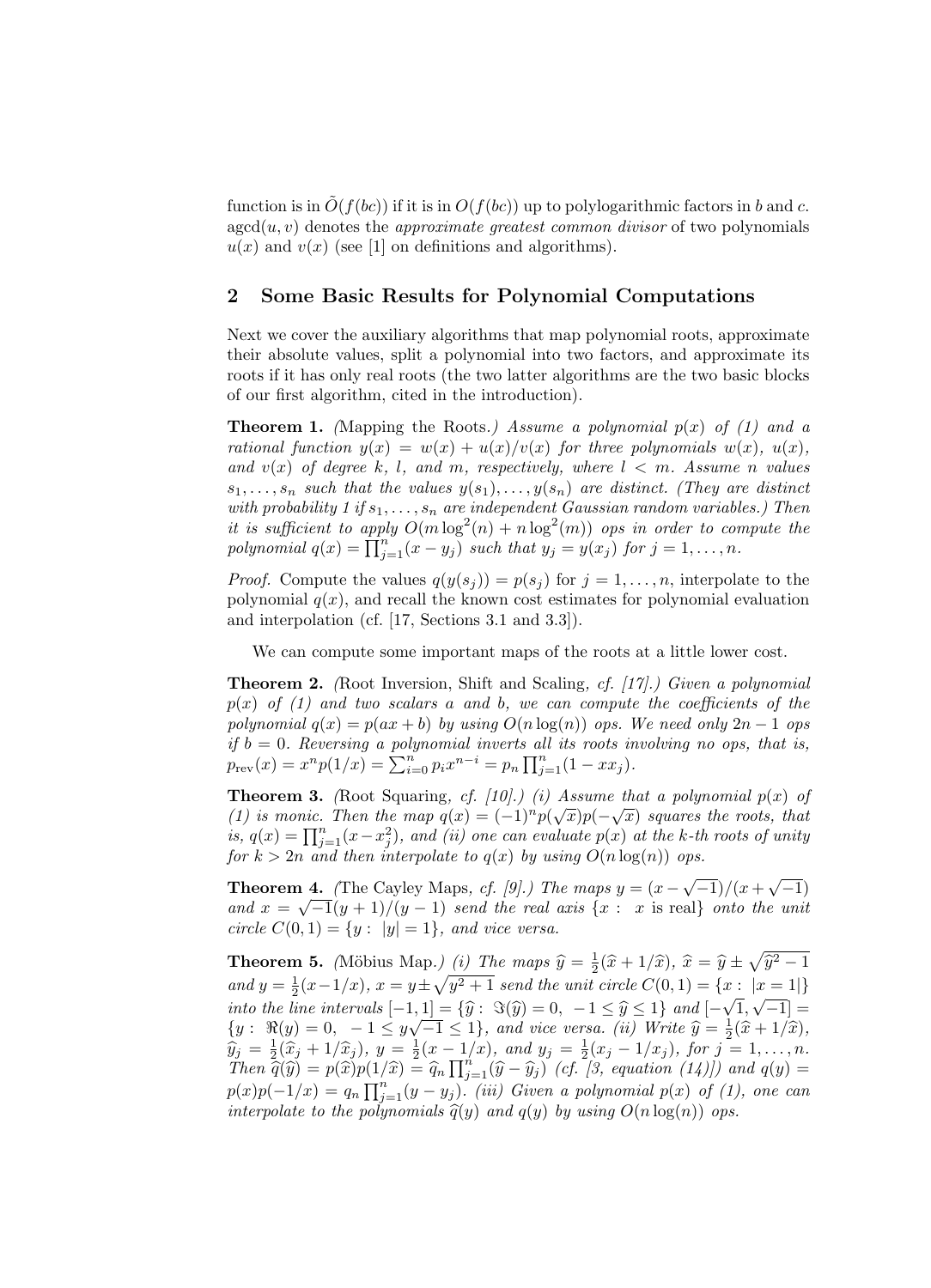*Proof.* Follow the proof of Theorem 1 for  $s_j = \exp(2\pi j \sqrt{-1}/n)$ ,  $j = 0, \ldots, n-1$ . Use FFT for the evaluation. Note that  $\frac{1}{2}(x+1/x) = \cos(\phi)$  and  $\frac{1}{2}(x-1/x) =$  $\sin(\phi)$  for  $x = \exp(\phi \sqrt{-1})$  and real  $\phi$ , and extend the algorithms of [16] for the interpolation (cf. [3, Section 2]).

**Theorem 6.** (Error Bounds of the Möbius Iteration.) Fix a complex  $x = x^{(0)}$ and define the iterations

$$
x^{(h+1)} = \frac{1}{2}(x^{(h)} + 1/x^{(h)}) \text{ and } \gamma = \sqrt{-1} \text{ for } h = 0, 1, ...,
$$
 (2)

$$
x^{(h+1)} = \frac{1}{2}(x^{(h)} - 1/x^{(h)})
$$
 and  $\gamma = 1$  for  $h = 0, 1, ...$  (3)

If  $x^{(0)}\gamma$  is real, then  $x^{(h)}\gamma$  are real for all h. Otherwise  $|x^{(h)} - \text{sign}(x)\sqrt{-1}/\gamma| \leq$  $2\tau^{2^h}$  $\frac{2\tau^{2^{n}}}{1-\tau^{2^{h}}}$  for  $\tau = |\frac{x-\text{sign}(x)}{x+\text{sign}(x)}|$  $\frac{x-\text{sign}(x)}{x+\text{sign}(x)}$  and  $h=0,1,\ldots$ 

*Proof.* Under (2), for  $\gamma = \sqrt{-1}$ , the bound is from [3, page 500]). It is readily extended to the case of (3), for  $\gamma = 1$ .

Theorem 7. (Root Radii Approximation, cf. [24], [13, Section 15.4], [5].) Assume a polynomial  $p(x)$  of (1) and two real scalars  $c > 0$  and d. Define the n root radii  $r_j = |x_{k_j}|$  for  $j = 1, ..., n$  and  $r_1 \ge r_2 \ge \cdots \ge r_n$ . Then we can compute approximations  $\tilde{r}_j$  such that  $\tilde{r}_j \leq r_j \leq (1 + c/n^d)\tilde{r}_j$ , for  $j = 1, \ldots, n$ , by using  $O(n \log^2(n))$  ops.

By combining Theorems 7 and 2 we can move the roots of a polynomial into a fixed disc, e.g.,  $D(0, 1) = \{x : |x| \le 1\}.$ 

Theorem 8. (Root-finding Where All Roots Are Real). The modified Laguerre algorithm of  $\delta$  converges to all roots of a polynomial  $p(x)$  of (1) right from the start, uses  $O(n)$  ops per iteration, and therefore approximates all n roots within  $\epsilon = 1/2^b$  by using  $O(\log(b))$  iterations and performing  $\tilde{O}(n \log(b))$  ops overall. This asymptotic cost bound is optimal and is also supported by the alternative algorithms of  $\lceil 6 \rceil$  and  $\lceil 4 \rceil$ .

Theorem 9. (Splitting a Polynomial into Two Factors Over a Circle, cf. [24] or [13, Chapter 15].) Suppose a polynomial  $t(x)$  of degree n has r roots inside the circle  $C(0, \rho)$  and  $n-r$  roots outside the circle  $C(0, R)$  for  $R/\rho \geq 1+1/n$ . Let  $\epsilon = 1/2^b$  for  $b \geq n$ . Then by performing  $O((\log^2(n) + \log(b))n \log(n))$  ops (that is,  $O(n \log^3(n))$  ops for  $\log(b) = O(\log^2(n))$ , with a precision of  $O(b)$  bits, we can compute two polynomials  $\tilde{f}$  and  $\tilde{g}$  such that  $||p - \tilde{f}\tilde{g}||_q \leq \epsilon ||p||_q$  for  $q = 1, 2$ or  $\infty$ , the polynomial  $\tilde{f}$  of degree r has r roots inside the circle  $C(0,1)$ , and the polynomial  $\tilde{q}$  of degree  $n - r$  has  $n - r$  roots outside this circle.

Remark 1. (Increasing Isolation by Means of Repeated Squaring.) Let the assumptions of Theorem 9 hold, except that  $R/\rho = 1 + c/n^d < 1 + 1/n$ , for two positive constants c and d. Then the map of Theorem 3 squares the ratio  $R/\rho$ , and so  $d = O(\log(n))$  applications of this map (using  $O(n \log^2(n))$  ops overall) increase the ratio above  $1 + 1/n$ , which supports the application of Theorem 9.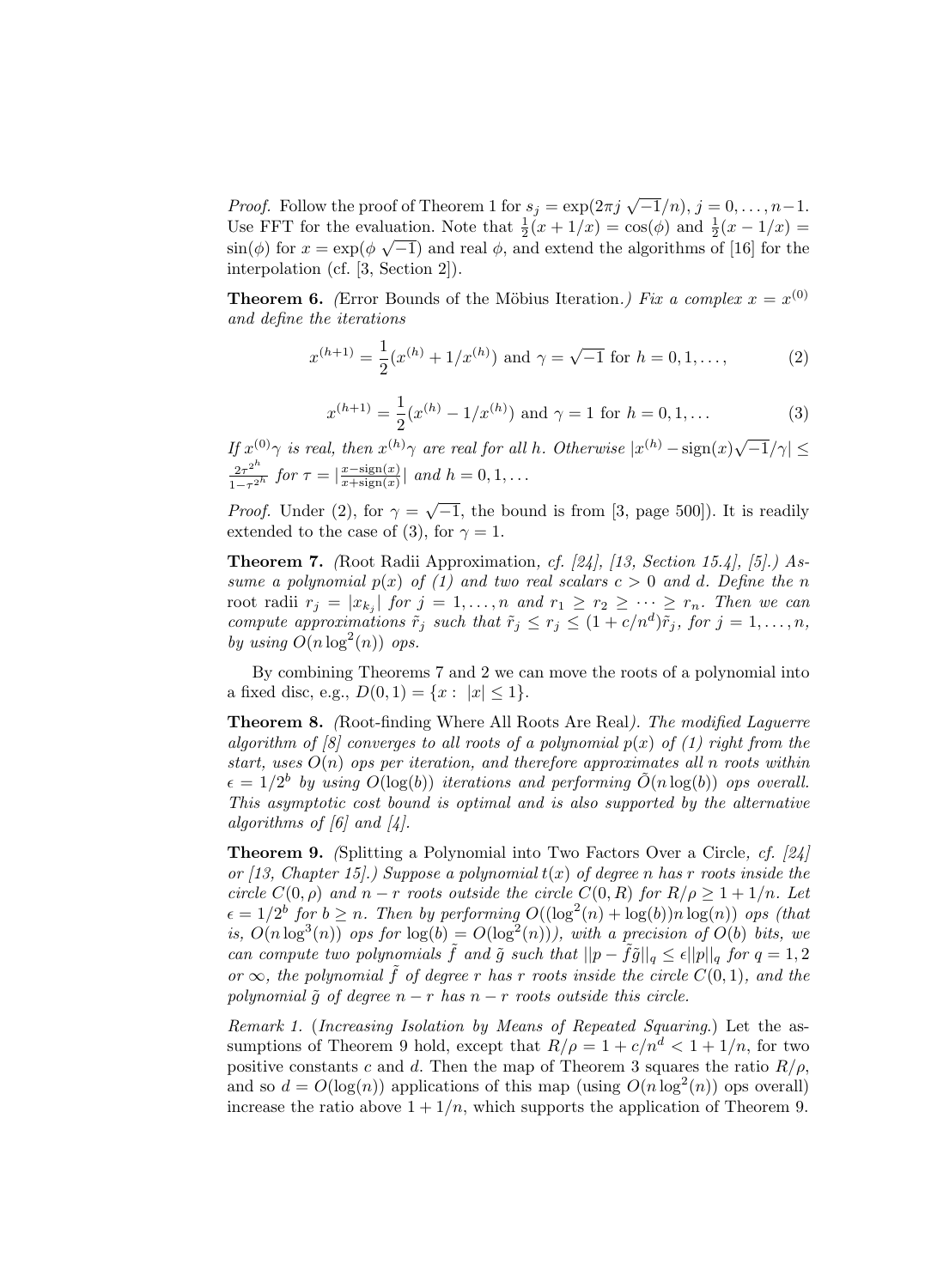### 3 Root-finding As Eigen-solving and Basic Definitions and Results for Matrix Computations

#### 3.1 Some Basic Definitions for Matrix Computations

 $M^T = (m_{ji})_{i,j=1}^{n,m}$  is the transpose of a matrix  $M = (m_{ij})_{i,j=1}^{m,n}$ .  $M^H$  is its Hermitian transpose.  $I = I_n = (e_1 \mid e_2 \mid \dots \mid e_n)$  is the  $n \times n$  identity matrix, whose columns are the *n* coordinate vectors  $e_1, e_2, \ldots, e_n$ .  $J = J_n$  $(\mathbf{e}_n | \mathbf{e}_{n-1} | \dots | \mathbf{e}_1)$  is the  $n \times n$  reversion matrix,  $J(v_i)_{i=1}^n = (v_i)_{i=n}^1$ .  $\text{diag}(b_j)_{j=1}^s =$  $diag(b_1, \ldots, b_s)$  is the  $s \times s$  diagonal matrix with the diagonal entries  $b_1, \ldots, b_s$ .

A matrix Q is unitary if  $\tilde{Q}^H Q = I$  or  $QQ^H = I$ .  $(Q, R) = (Q(M), R(M))$ for an  $m \times n$  matrix M of rank n denotes a unique pair of unitary  $m \times n$  matrix Q and upper triangular  $n \times n$  matrix R such that  $M = QR$  and all diagonal entries of the matrix  $R$  are positive [9, Theorem 5.2.2].

 $M^+$  is the Moore–Penrose pseudo inverse of M [9, Section 5.5.4]. An  $n \times m$ matrix  $X = M^{(I)}$  is a left (resp. right) inverse of an  $m \times n$  matrix M if  $XM = I_n$ (resp. if  $MY = I_m$ ).  $M^{(I)} = M^+$  for a matrix M of full rank.  $M^{(I)} = M^H$  for a unitary matrix  $M. M^{(I)} = M^+ = M^{-1}$  for a nonsingular matrix M.

 $\mathcal{R}(M)$  is the range of a matrix M, that is the linear space generated by its columns. A matrix of full column rank is a matrix basis of its range.

**Definition 1.** S is the invariant subspace of a square matrix M if  $MS = \{M\mathbf{v}:$  $\mathbf{v} \in \mathcal{S} \subseteq \mathcal{S}$ . A scalar  $\lambda$  is an eigenvalue of a matrix M associated with an eigenvector **v** if  $M$ **v** =  $\lambda$ **v**. All eigenvectors associated with an eigenvalue  $\lambda$  of M form an eigenspace  $\mathcal{S}(M, \lambda)$ , which is an invariant space. Its dimension d is the geometric multiplicity of  $\lambda$ . The eigenvalue is simple if its multiplicity is 1. The set  $\Lambda(M)$  of all eigenvalues of a matrix M is called its spectrum.

#### 3.2 The Companion Matrix and the Frobenius Algebra

$$
C_p = \begin{pmatrix} 0 & -p_0/p_n \\ 1 & \cdots & -p_1/p_n \\ \vdots & \ddots & \vdots \\ 0 & -p_{n-2}/p_n \\ 1 & -p_{n-1}/p_n \end{pmatrix} \text{ and } C_{p_{\text{rev}}} = \begin{pmatrix} 0 & -p_n/p_0 \\ 1 & \cdots & -p_{n-1}/p_0 \\ \vdots & \ddots & \vdots \\ 0 & -p_2/p_0 \\ 1 & -p_1/p_0 \end{pmatrix}
$$

for  $p_0 \neq 0$  denote the *companion matrices* of the polynomials  $p(x)$  of (1) and  $p_{rev}(x)$  of Theorem 2, respectively,  $C_p^{-1} = JC_{p_{rev}}J$ .  $p(x) = c_{C_p}(x) = \det(xI_n C_p$ ) is the *characteristic polynomial* of  $p(x)$ . Its roots form the spectrum of  $C_p$ , and so real root-finding for  $p(x)$  turns into real eigen-solving for the matrix  $C_p$ .

Theorem 10. (The Cost of Computations in the Frobenius Matrix Algebra, cf. [7].) The companion matrix  $C_p \in \mathbb{C}^{n \times n}$  of a polynomial  $p(x)$  of (1) generates the Frobenius matrix algebra  $A_p$ . One needs  $O(n)$  ops for addition,  $O(n \log(n))$ ops for multiplication, and  $O(n \log^2(n))$  ops for inversion in this algebra. One needs  $O(n \log(n))$  ops to multiply a matrix in this algebra by a vector.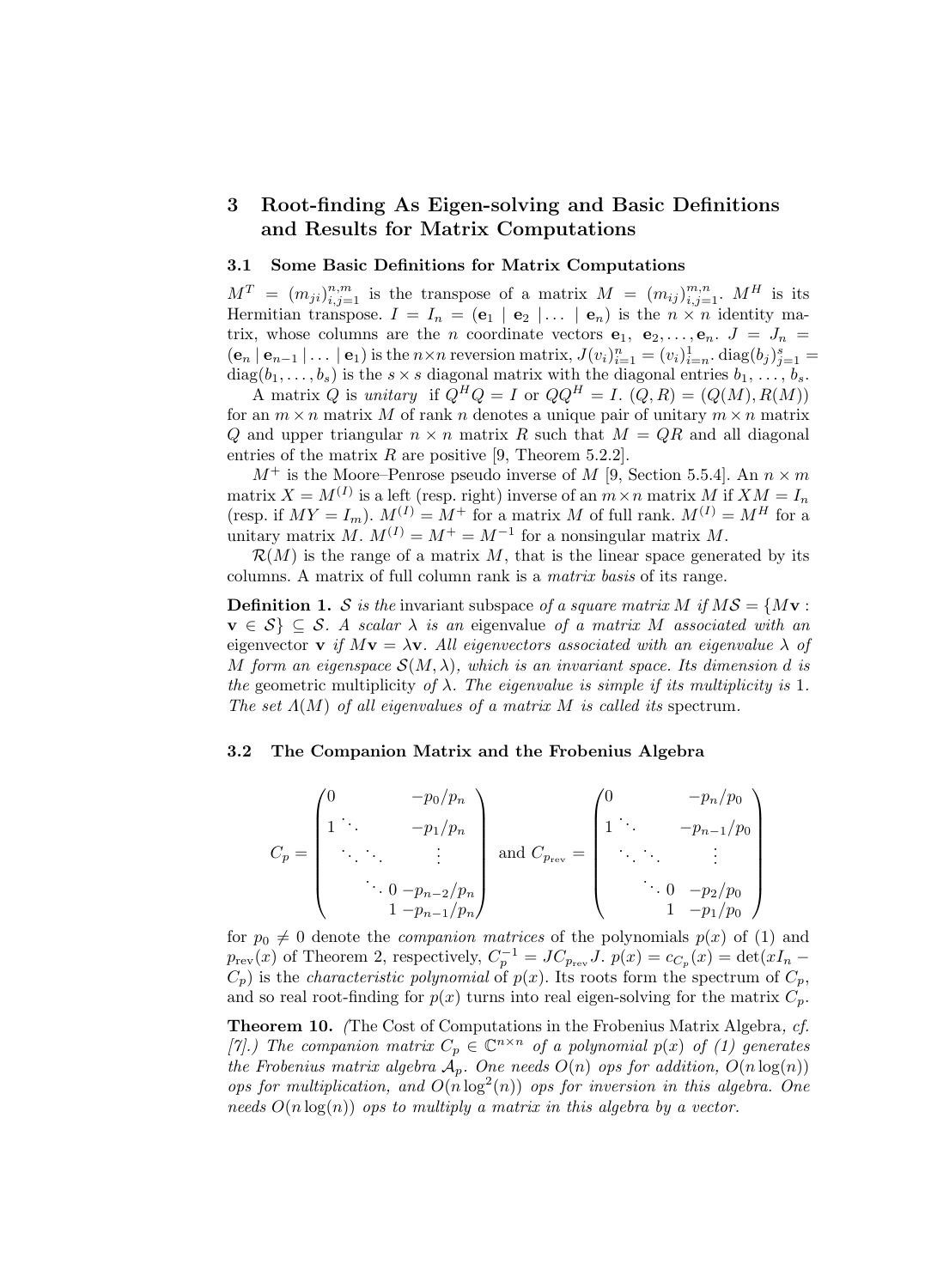#### 3.3 Decreasing the Size of an Eigenproblem

Next we reduce eigen-solving for the matrix  $C_p$  to the study of its invariant space generated by the  $r$  eigenspaces associated with the  $r$  real eigenvalues. The following theorem is basic for this step.

Theorem 11. (Decreasing the Eigenproblem Size to the Dimension of an Invariant Space, cf. [26, Section 2.1].) Let  $U \in \mathbb{C}^{n \times r}$ ,  $\mathcal{R}(U) = \mathcal{U}$ , and  $M \in \mathbb{C}^{n \times n}$ . Then U is an invariant space of M if and only if there exists a matrix  $L \in \mathbb{C}^{k \times k}$ such that  $MU = UL$  or equivalently  $L = U^{(I)}MU$ . The matrix L is unique (that is independent of the choice of the left inverse  $U^{(I)}$  if U is a matrix basis for the space U. (Hence MU $v = \lambda Uv$  if  $Lv = \lambda v$ ,  $\Lambda(L) \subseteq \Lambda(M)$ , and if U is a unitary matrix, then  $L = U^H M U$ .)

By virtue of the following theorem, a matrix function shares its invariant spaces with the matrix  $C_p$ , and so we can facilitate the computation of the desired invariant space of  $C_p$  if we reduce the task to the case of an appropriate matrix function, for which the solution is simpler.

Theorem 12. (The Eigenproblems for a Matrix and Its Function.) Suppose M is a square matrix, a rational function  $f(\lambda)$  is defined on its spectrum, and  $M\mathbf{v} = \lambda \mathbf{v}$ . Then (i)  $f(M)\mathbf{v} = f(\lambda)\mathbf{v}$ . (ii) Let U be the eigenspace of the matrix  $f(M)$  associated with its eigenvalue  $\mu$ . Then this is an invariant space of the matrix M generated by its eigenspaces associated with all its eigenvalues  $\lambda$  such that  $f(\lambda) = \mu$ . (iii) The space U is associated with a single eigenvalue of M if  $\mu$ is a simple eigenvalue of  $f(M)$ .

Proof. We readily verify part (i), which implies parts (ii) and (iii).

Suppose we have computed a matrix basis  $U \in \mathbb{C}^{n \times r}$  for an invariant space  $\mathcal{U}$ of a matrix function  $f(M)$  of an  $n \times n$  matrix M. By virtue of Theorem 12, this is a matrix basis of an invariant space of the matrix  $M$ . We can first compute a left inverse  $U^{(I)}$  or the orthogonalization  $Q = Q(U)$  and then approximate the eigenvalues of M associated with this eigenspace as the eigenvalues of the  $r \times r$ matrix  $L = U^{(I)}MU = Q^HMQ$  (cf. Theorem 11).

Given an approximation  $\tilde{\mu}$  to a simple eigenvalue of a matrix function  $f(M)$ , we can compute an approximation  $\tilde{\mathbf{u}}$  to an eigenvector **u** of the matrix  $f(M)$ associated with this eigenvalue, recall from part (iii) of Theorem 12 that this is also an eigenvector of the matrix  $M$ , associated with its simple eigenvalue, and approximate this eigenvalue by the Rayleigh Quotient  $\frac{\tilde{\mathbf{u}}^T M \tilde{\mathbf{u}}}{\tilde{\mathbf{u}}^T \tilde{\mathbf{u}}}$ .

#### 3.4 Some Maps in the Frobenius Matrix Algebra

Part (i) of Theorem 12 implies that for a polynomial  $p(x)$  of (1) and a rational function  $f(x)$  defined on the set  $\{x_i\}_{i=1}^n$  of its roots, the rational matrix function  $f(C_p)$  has spectrum  $\Lambda(f(C_p)) = \{f(x_i)\}_{i=1}^n$ . In particular, the maps

$$
C_p \to C_p^{-1}
$$
,  $C_p \to aC_p + bI$ ,  $C_p \to C_p^2$ ,  $C_p \to \frac{C_p + C_p^{-1}}{2}$ , and  $C_p \to \frac{C_p - C_p^{-1}}{2}$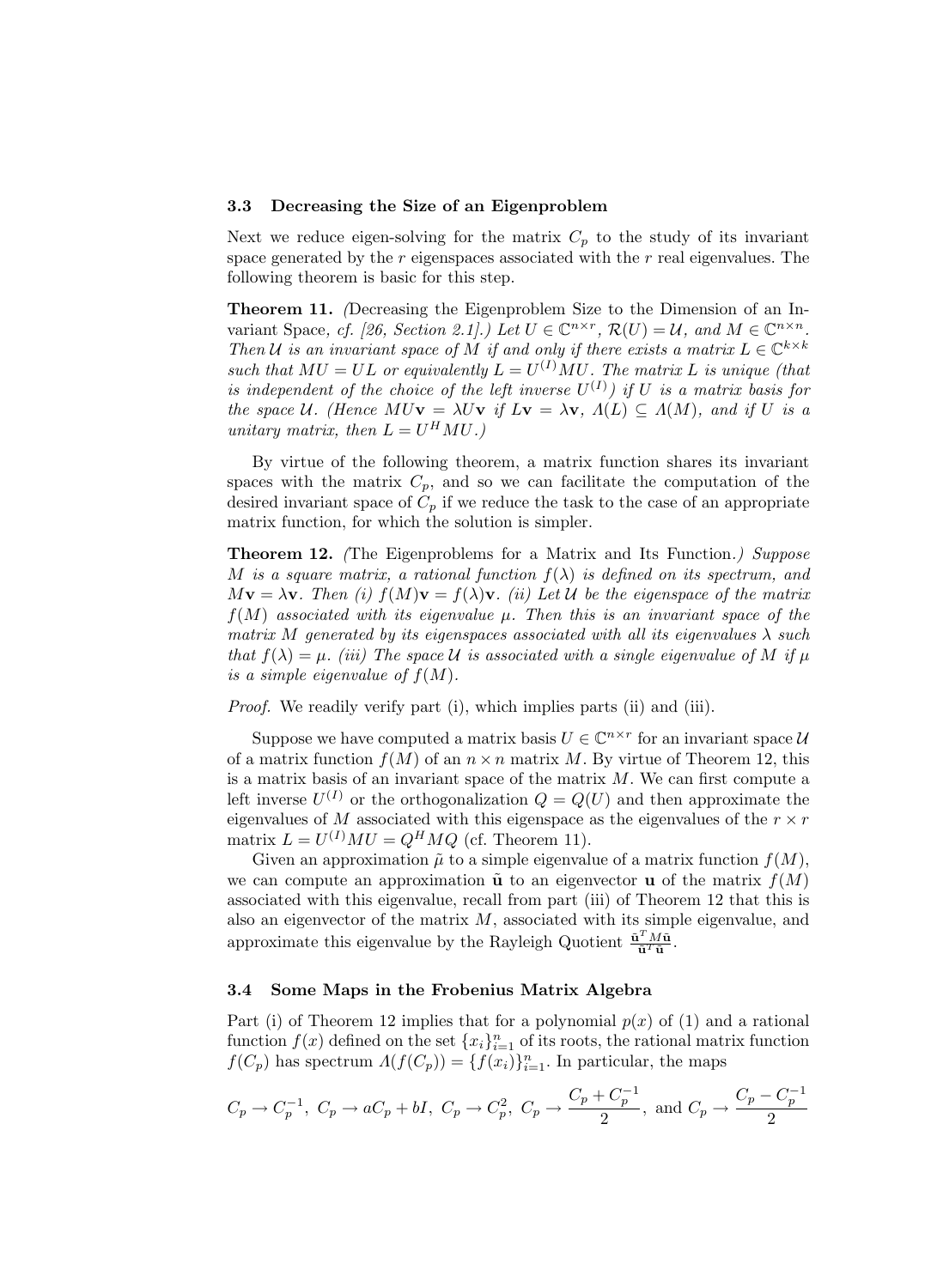induce the maps of the eigenvalues of the matrix  $C_p$ , and thus induce the maps of the roots of its characteristic polynomial  $p(x)$  given by the equations

$$
y = 1/x
$$
,  $y = ax + b$ ,  $y = x^2$ ,  $y = 0.5(x + 1/x)$ , and  $y = 0.5(x - 1/x)$ ,

respectively. By using the reduction modulo  $p(x)$ , define the five dual maps

$$
y = (1/x) \mod p(x), y = ax + b \mod p(x), y = x^2 \mod p(x),
$$
  
 $y = 0.5(x + 1/x) \mod p(x), \text{ and } y = 0.5(x - 1/x) \mod p(x),$ 

where  $y = y(x)$  denotes polynomials. Apply the two latter maps recursively, to define two iterations with polynomials modulo  $p(x)$  as follows,  $y_0 = x$ ,  $y_{h+1} =$  $0.5(y_h + 1/y_h) \mod p(x)$  (cf. (2)) and  $y_0 = x$ ,  $y_{h+1} = 0.5(y_h - 1/y_h) \mod p(x)$ (cf. (3)),  $h = 0, 1, \ldots$  More generally, define the iteration  $y_0 = x, y_{h+1} =$  $ay_h + b/y_h \mod p(x)$ ,  $h = 0, 1, \ldots$ , for any pair of scalars a and b.

#### 4 Real Root-finders

#### 4.1 Möbius Iteration

Theorem 6 implies that right from the start of iteration (3) the values  $x^{(h)}$ converge fast to  $\pm\sqrt{-1}$  unless the initial value  $x^{(0)}$  is real, in which case all iterates  $x^{(h)}$  are real. It follows that right from the start the values  $y^{(h)} =$  $(x^{(h)})^2 + 1$  converge fast to 0 unless  $x^{(0)}$  is real, whereas all values  $y^{(h)}$  are real and exceed 1 if  $x^{(0)}$  is real. Write  $t_h(y) = \prod_{j=1}^n (y - (x_j^{(h)})^2 - 1)$  for  $h = 1, 2, ...$ and  $v_h(y) = \prod_{j=1}^r (y - (x_j^{(h)})^2 - 1)$ . The roots of the polynomials  $t_h(y)$  and  $v_h(y)$ are the images of all roots and of the real roots of the polynomial  $p(x)$  of (1), respectively, produced by the composition of the maps (3) and  $y^{(h)} = (x^{(h)})^2 + 1$ . Hence  $t_h(y) \approx y^{2s} v_h(y)$  for large integers h where the polynomial  $v_h(y)$  has degree  $r$  and exactly  $r$  real roots, all exceeding 1, and so for large integers  $h$ , the sum of the  $r+1$  leading terms of the polynomial  $t<sub>h</sub>(y)$  closely approximates the polynomial  $y^{2s}v_h(y)$ . (To verify that the 2s trailing coefficients nearly vanish, we need just 2s comparisons.) The above argument shows correctness of the following algorithm. (One can similarly employ and analyze iteration (2).)

#### Algorithm 1. Möbius iteration for real root-finding.

INPUT: two integers n and r,  $0 < r < n$ , and the coefficients of a polynomial  $p(x)$  of equation (1) where  $p(0) \neq 0$ . OUTPUT: approximations to the real roots  $x_1, \ldots, x_r$  of  $p(x)$ .

COMPUTATIONS:

1. Write  $p_0(x) = p(x)$  and recursively compute the polynomials  $p_{h+1}(y)$  such that  $p_{h+1}(y) = p_h(x) p_h(-1/x)$  for  $y = (x - 1/x)/2$  and  $h = 0, 1, ...$  (Part (ii) of Theorem 5 and Theorem 6 combined define the images of the real and nonreal roots of the polynomial  $p(x)$  for all h.)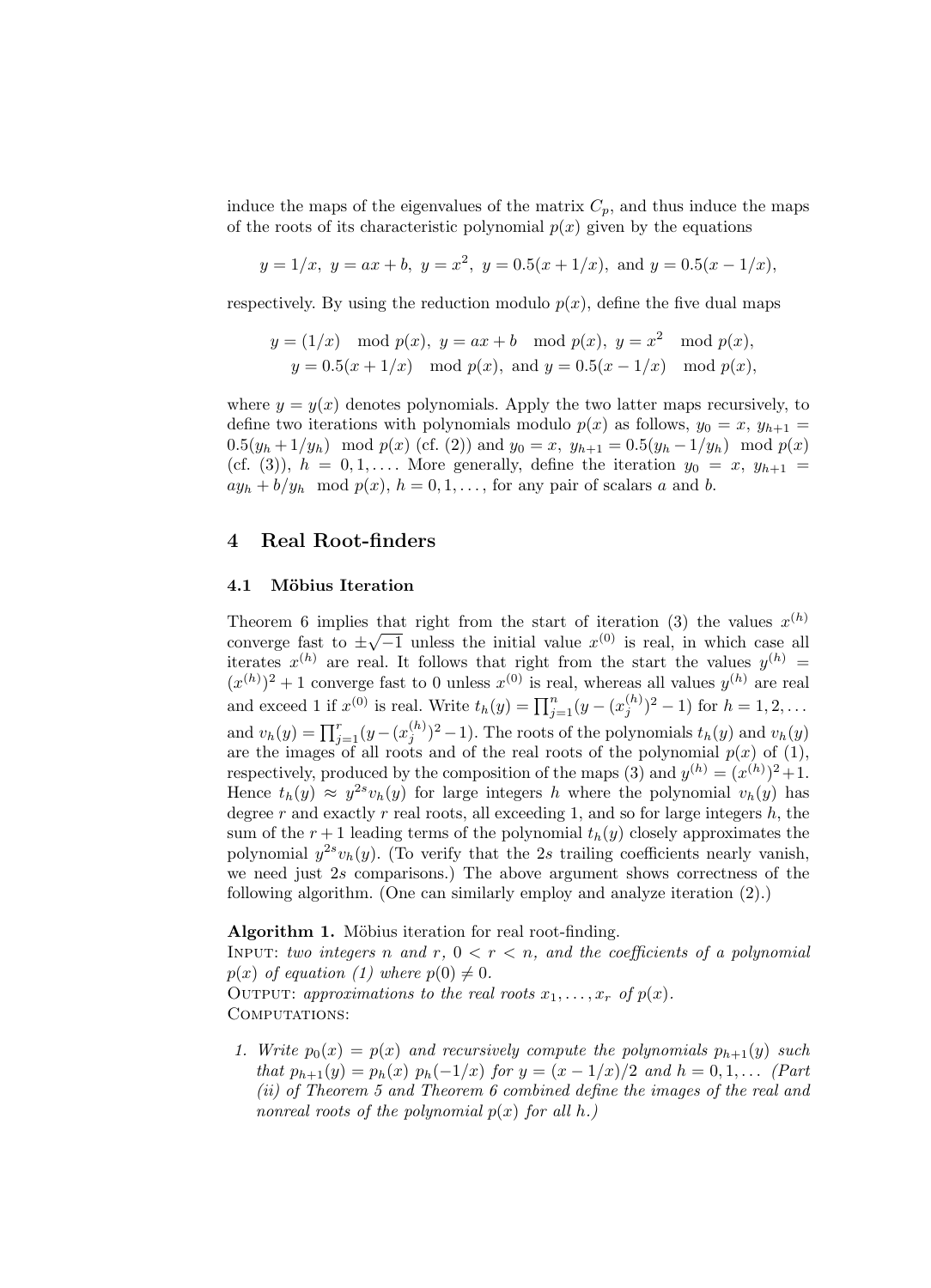2. Periodically, at some selected Stages k, compute the polynomials

$$
t_h(y) = (-1)^n q_k(\sqrt{y+1}) q_h(-\sqrt{y+1})
$$

where  $q_k(y) = p_k(y)/\text{lc}(p_k)$  (cf. Theorems 2 and 3). When the integer k becomes large enough, so that 2s trailing coefficients of the polynomial  $q_k(x)$ nearly vanish, compute an approximate factor  $v_k(x)$  of the polynomial  $t_k(x)$ that has degree r and has r real roots on the ray  $\{x: x \geq 1\}.$ 

- 3. Apply one of the algorithms of [6], [4], and [8] (cf. Theorem 8) to approximate the r roots of the polynomial  $v_k(x)$ .
- 4. Extend the descending process from [15], [18] and [3] to recover approximations to the r roots  $x_1, \ldots, x_r$  of the polynomial  $p_0(x) = p(x)$ . At first having the r roots  $w_i$  of the polynomial  $v_k(x)$ , compute the 2r candidates  $\pm \sqrt{w_j-1}$ ,  $j=1,\ldots,r$ , for being approximations to the r real roots of the polynomials  $q_k(y)$  and  $p_k(y)$ . Then select r of them on which the polynomials  $q_k(y)$  vanishes or nearly vanishes. Apply part (i) of Theorem 5 to define from these r roots the 2r candidates for approximating the r real roots of  $p_{k-1}(x)$ . Recursively descend down to the r real roots of  $p_0(x) = p(x)$ . This process is not ambiguous because only r roots of the polynomial  $p_h(x)$  are real for each h, by virtue of Theorem 6.

Like lifting Stage 1, descending Stage 4 involves order of  $kn \log(n)$  ops, which also bounds the overall cost of performing the algorithm.

*Remark 2.* (Countering Degeneracy.) If  $p(0) = p_0 = \cdots = p_m = 0 \neq p_{m+1}$ , then we should output the real root  $x_0 = 0$  of multiplicity m and apply the algorithm to the polynomial  $p(x)/x^m$  to approximate the other real roots. Alternatively we can apply the algorithm to the polynomial  $q(x) = p(x - s)$  for a shift value s such that  $q(0) \neq 0$ . With probability 1,  $q(0) \neq 0$  for Gaussian random variable s, but we can approximate the root radii of the polynomial  $p(x)$  (cf. Theorem 7) and then deterministically find a scalar s such that  $q(x)$  has no roots near 0. Moreover, we can avoid both degeneracy problem and numerical problems by extending our recipes of Remark 8, proposed for dual Algorithm 2.

Remark 3. (Saving the Recursive Steps of Stage 1.) The basic step of the algorithm is the computation of an approximate factor  $v_k(x)$  of  $t_k(x)$ , having degree  $r$  and  $r$  real roots. We would decrease the overall computational cost if we compute such a polynomial  $v_k(x)$  for a smaller integer k. Theorem 9 enables us to do this (at a reasonable cost) if its assumptions are satisfied for  $t(x) = t_k(x)$ , which we can verify by applying the root radii algorithm of Theorem 7. For a fixed k this requires  $O(n \log^2(n))$  ops, so even the verification for all integers k in the range is not costly, unless the range is large, but we can apply the binary search for the minimum integer  $k$  satisfying Theorem 9, and then we would need only  $O(\log(n))$  approximations of the n root radii, by using  $O(n \log^3(n))$  ops.

Remark  $\lambda$ . (Handling the Nearly Real Roots.) The integer parameter  $k$  and the overall arithmetic cost of performing the algorithm are large if the value  $2^{-d} =$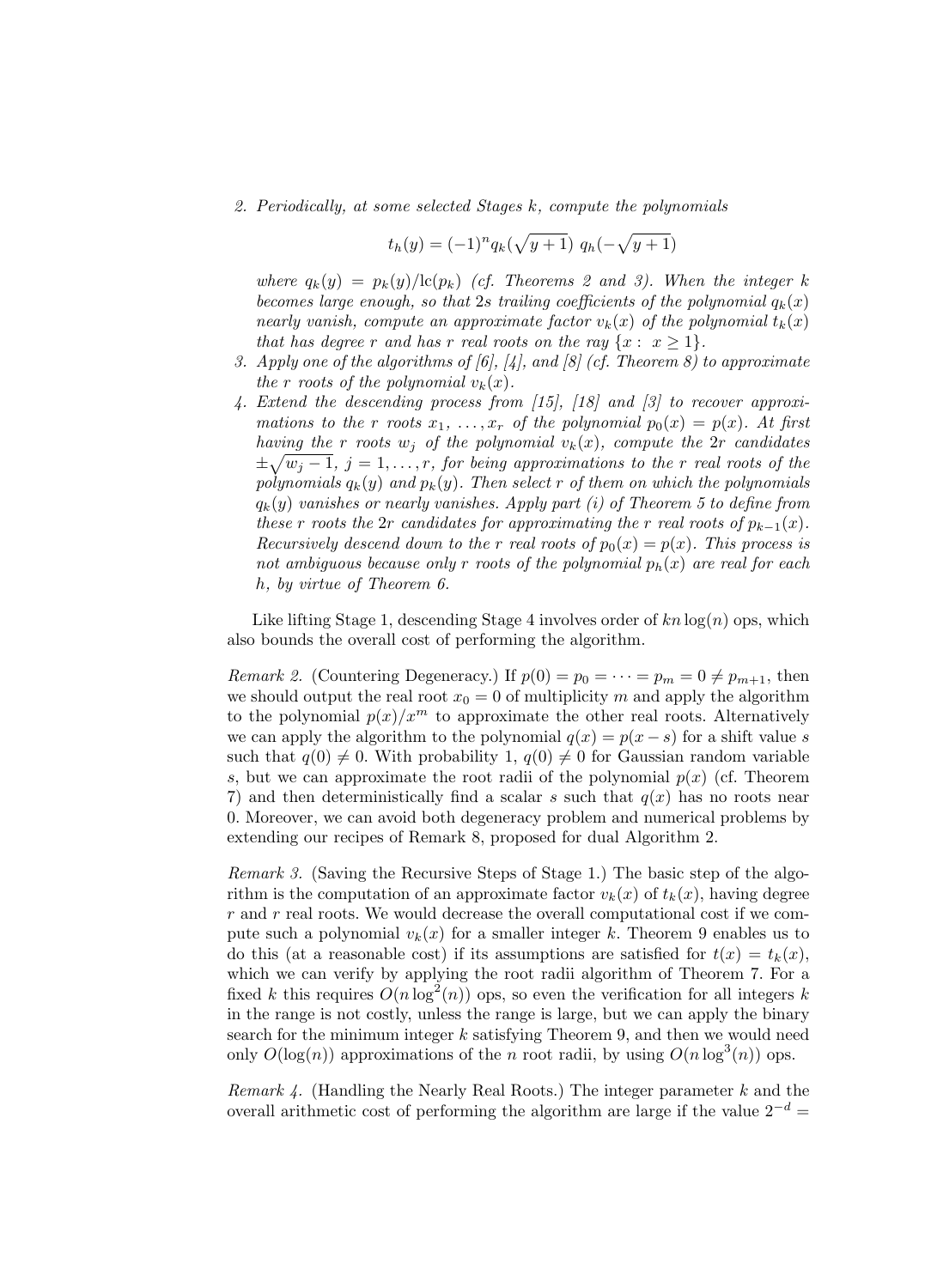$\min_{j=r+1}^n |\Im(x_j)|$  is small. We can counter this deficiency by splitting out from the polynomial  $t_k(x)$  its factor  $v_{k,+}(x)$  of degree  $r_+ > r$  that has  $r_+$  real and nearly real roots such that the other nonreal roots lie sufficiently far from the real axis. Our convergence analysis and the techniques for splitting out the factor  $v_k(x)$  can be readily extended. At a low cost we can compute its roots (*r* of which are real) if the integer  $r_{+}$  is small. For any r, we can apply the modified Laguerre algorithm of [8], expecting that it still converges fast to the  $r_{+}$  roots of the polynomial  $v_{k,+}(x)$  if all of them lie on or close enough to the real axis.

Remark 5. (The Number of Real Roots.) We assume that we know the number r of the real roots (e.g., supplied by noncostly algorithms of computer algebra), but we can compute this number as by-product of Stage 2, and similarly for our other algorithms. With a proper policy we can compute the integer  $r$  by testing at most  $2 + 2\lceil \log(r) \rceil$  candidates in the range  $[0, 2r - 1]$ .

Remark 6. The known upper bounds on the condition numbers of the roots of the computed polynomials  $p_k(y)$  grow exponentially as k grows large (cf. [3, Section 3]). So, unless these bounds are overly pessimistic, Algorithm 1 is prone to numerical stability problems already for moderately large integers k.

#### 4.2 Extended Matrix Sign Iteration

To avoid the latter potential deficiency, we replace the polynomial iteration at Stages 1 and 2 by the dual iteration

$$
Y_{h+1} = 0.5(Y_h - Y_h^{-1}) \text{ for } h = 0, 1, ..., \tag{4}
$$

which extends the *matrix sign* iteration  $\widehat{Y}_{h+1} = 0.5(\widehat{Y}_h + \widehat{Y}_h^{-1})$  for  $h = 0, 1, \ldots$ (cf.  $(2)$ ,  $(3)$ , part  $(ii)$  of our Theorem 5, and  $[11]$ ) and maps the eigenvalues of the matrix  $Y_0$  according to (3). Therefore Stage 1 of Algorithm 1 maps the characteristic polynomials of the above matrices  $Y_h$ . Unlike the case of the latter map, working with matrices enables us to recover the desired real eigenvalues of the matrix  $C_p$  by means of our recipes of Section 3, without recursive descending.

Algorithm 2. Matrix sign iteration modified for real eigen-solving.

Input and Output as in Algorithm 1, except that FAILURE can be output with a probability close to 0.

COMPUTATIONS:

- 1. Write  $Y_0 = C_p$  and recursively compute the matrices  $Y_{h+1}$  of (4) for  $h =$  $0, 1, \ldots$  (2s eigenvalues of the matrix  $Y_h$  converge to  $\pm \sqrt{-1}$  as  $h \to \infty$ , whereas its  $r$  other eigenvalues are real for all  $h$ , by virtue of Theorem  $6$ .)
- 2. Fix a sufficiently large integer k and compute the matrix  $Y = Y_k^2 + I_n$ . (The map  $Y_0 = C_p \rightarrow Y$  sends all nonreal eigenvalues of  $C_p$  into a small neighborhood of the origin 0 and sends all real eigenvalues of  $C_p$  into the ray  ${x : x > 1}.$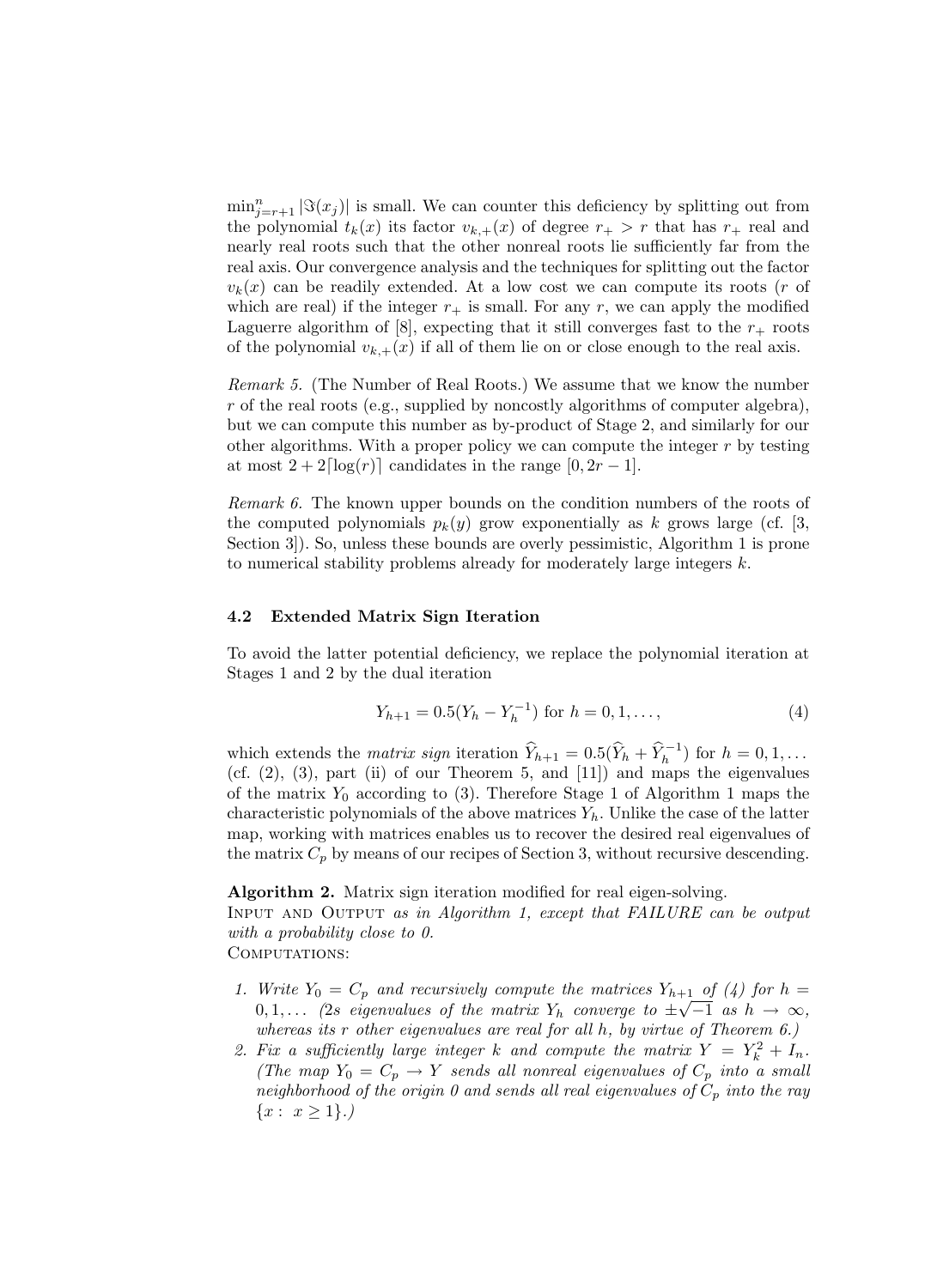- 3. Apply the randomized algorithms of [12] to compute the numerical rank of the matrix Y. Suppose it equals r. (It is at least r, and if it exceeds r, then go back to Stage 1.) Generate a standard Gaussian random  $n \times r$  matrix G and compute the matrices  $H = YQ(G)$  and  $Q = Q(H)$ . (The analysis of preprocessing with Gaussian random multipliers in [12, Section 4], [19, Section 5.3] shows that, with a probability close to 1, the columns of the matrix Q closely approximate a unitary basis of the invariant space of the matrix Y associated with its  $r$  absolutely largest eigenvalues, which are the images of the real eigenvalues of the matrix  $C_p$ . Having this approximation is equivalent to having a small upper bound on the residual norm  $||Y - QQ<sup>H</sup>Y||$  $[12]$ ,  $[19]$ .) Verify the latter bound. In the unlikely case where the verification is failed, output FAILURE and stop the computations.
- 4. Otherwise compute and output approximations to the r eigenvalues of the  $r \times r$  matrix  $L = Q^H C_p Q$ . They approximate the real roots of the polynomial  $p(x)$ . (Indeed, by virtue of Theorem 12, Q is an approximate matrix basis for the invariant space of the matrix  $C_p$  associated with its r real eigenvalues. Therefore, by virtue of Theorem 11, the r eigenvalues of the matrix L approximate the r real eigenvalues of the matrix  $C_p$ .

Stages 1 and 2 involve  $O(kn \log^2(n))$  ops by virtue of Theorem 10. This exceeds the estimate for Algorithm 1 by a factor of  $log(n)$ . Stage 3 adds  $O(nr^2)$ ops and the cost  $a_{rn}$  of generating  $n \times r$  standard Gaussian random matrix. The cost bounds are  $O(r^3)$  at Stage 4 and  $O((kn \log^2(n) + nr^2) + a_{rn}$  overall.

Remark 7. (Counting Real Eigenvalues.) If the number of real eigenvalues is not given, we can apply binary search to compute it as the numerical rank of the matrices  $Y_k^2 + I$  when this rank stabilizes.

Remark 8. (Avoiding Numerical Problems.) The images of nonreal eigenvalues of the matrix  $C_p$  converge to  $\pm \sqrt{-1}$  in the iteration of Stage 1, but the iteration would involve ill conditioned matrices if the images of some real eigenvalues of  $C_p$ lie close to 0. We can detect that the matrix  $Y_h$  is ill conditioned by computing its smallest singular value (e.g., by applying the Lanczos algorithm [9, Proposition 9.1.4]) or by encountering difficulty in its numerical inversion. In such cases we can shift the matrix (and hence shift its eigenvalues) by adding the matrix sI for a reasonably small real scalar s, which we can select heuristically or by applying Theorem 7 or randomization. For a more radical recipe, apply Stage 1 of the algorithm to the two matrices  $\alpha\sqrt{-1} I + C_p$  and  $\alpha\sqrt{-1} I - C_p$  and then use the sum of the two resulting matrix functions as the matrix Y at Stages 2. Here  $\alpha$  is a small positive scalar such that no eigenvalues of the matrix  $C_p$  have imaginary parts close to  $\pm \alpha \sqrt{-1}$ .

Remark 9. (Acceleration by Using Random Circulant Multiplier.) We can decrease the cost of performing Stage 3 to  $a_{n+r} + O(n \log(n))$  and the overall arithmetic cost to  $O(kn \log^2(n) + nr^2) + a_{r+n}$  if we replace an  $n \times r$  standard Gaussian random multiplier by the product  $\Omega CP$  where  $\Omega$  and  $C$  are  $n \times n$  matrices,  $\Omega$  is the matrix of the discrete Fourier transform, C is a random circulant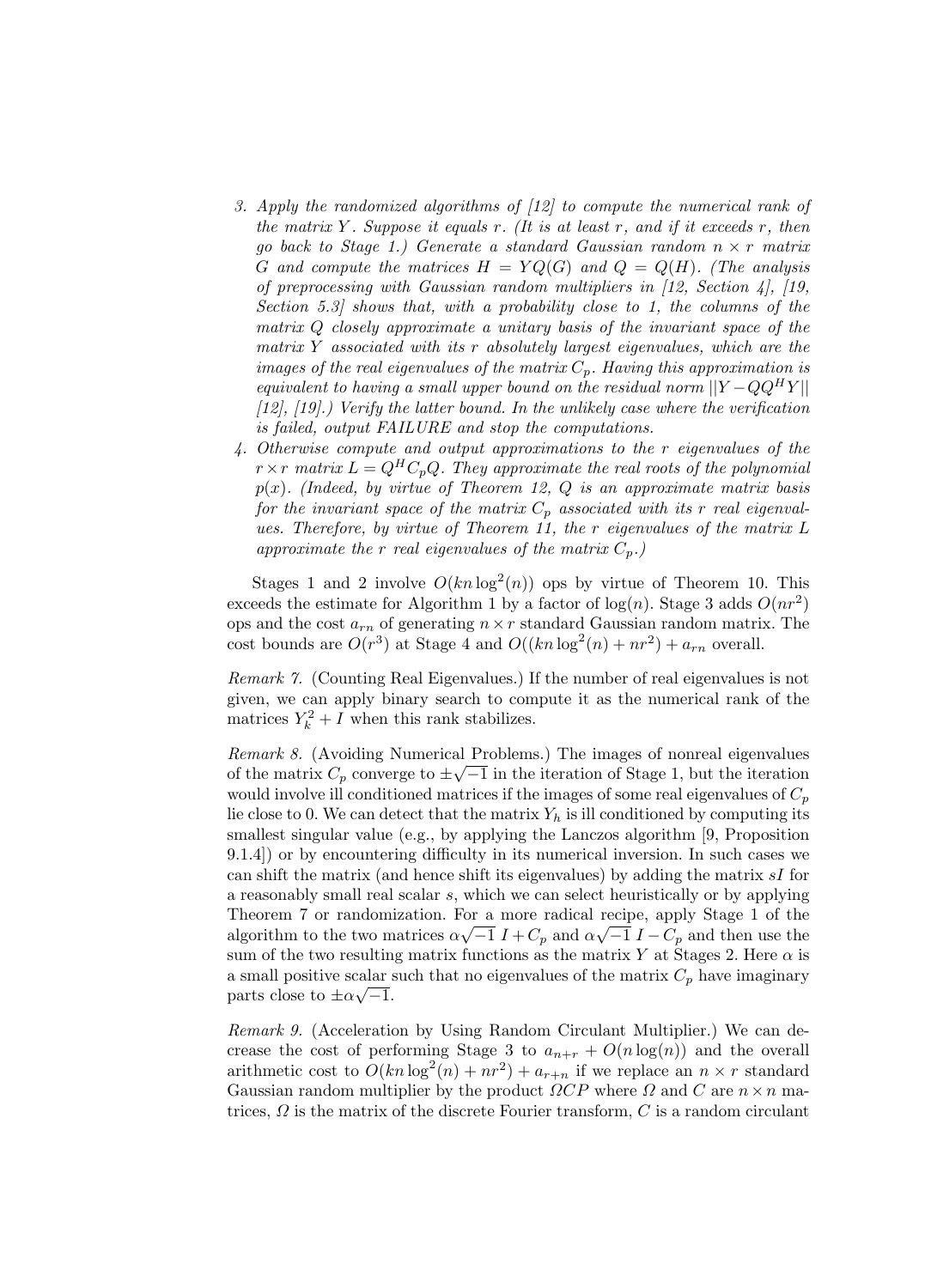matrix, and P is an  $n \times l$  random permutation matrix, for a sufficiently large l of order  $r \log(r)$ . See [12, Section 11], [19, Section 6] for the analysis and for the supporting probability estimates. They are only slightly less favorable than in the case of a Gaussian random multiplier.

Remark 10. (Acceleration by Means of Scaling.) We can dramatically accelerate the initial convergence of Algorithm 2 by applying determinantal scaling (cf. [11]), that is, by computing the matrix  $Y_1$  as follows,  $Y_1 = 0.5(\nu Y_0 - (\nu Y_0)^{-1})$ for  $\nu = 1/|\det(Y_0)|^{1/n} = |p_n/p_0|, Y_0 = C_p.$ 

Remark 11. (Hybrid Matrix and Polynomial Algorithms.) Can we modify Algorithm 2 to keep its advantages but to decrease the arithmetic cost of its Stage 1 to the level  $kn \log(n)$  of Algorithm 1? Yes, if all or almost all nonreal roots of the polynomial  $p(x)$  lie not too far from the points  $\pm \sqrt{-1}$ , namely in the discs  $D(\pm\sqrt{-1},1/2)$ . Indeed in this case both iterations  $Y_{h+1} = 0.5(Y_h^3 + 3Y_h)$  and  $Y_{h+1} = -0.125(3Y_h^5 + 10Y_h^3 + 15Y_h)$  for  $h = 0, 1, ...$  involve no inversions and use  $O(n \log(n))$  ops per loop. Right from the start, they send the nonreal roots lying in these discs toward the two points  $\pm \sqrt{-1}$  with quadratic and cubic convergence rates, respectively. (To prove this, extend the proof of [3, Proposition 4.1].) Both iterations keep the real roots real. This suggests the following policy. Perform the iterations of Algorithm 1 as long as the outputs are not corrupted by rounding errors. (Choose the number of iterations of Algorithm 1 heuristically and shift the iterates as in Remark 8 to counter numerical problems.) For a large class of inputs, the iterations (even under the above limitation on their number) should still bring the images of the nonreal eigenvalues of  $C_p$  into the basin of convergence of the inversion-free matrix iterations above. Then apply one of these inversion-free iterations to the companion matrix  $C_{q_h}$  of the polynomial  $q_h(x)$  output by Algorithm 1, to approximate the real roots of this polynomial. Descend from them to the real roots of the polynomial  $p(x)$  as in Algorithms 1. The hybrid algorithm combines the power of Algorithms 1 and 2.

#### 4.3 Square Root Iteration (a Modified Modular Version)

Our next algorithm is another dual polynomial version of Algorithm 2. It extend the square root iteration  $y_{h+1} = \frac{1}{2}(y_h + 1/y_h)$ ,  $h = 0, 1, \ldots$ . Compared to Algorithm 2, we first replace all rational functions in the matrix  $C_p$  by the same rational functions in the variable  $x$  and then reduce every function modulo the input polynomial  $p(x)$ . The reduction does not affect the values of the functions at the roots of  $p(x)$ , and so these values are precisely the eigenvalues of the rational matrix functions involved in Algorithm 2.

Algorithm 3. Square root modular iteration modified for real root-finding. Input and Output as in Algorithm 1. COMPUTATIONS:

1. Write 
$$
y_0 = x
$$
 and (cf. (4)) compute the polynomials

$$
y_{h+1} = \frac{1}{2}(y_h - 1/y_h) \mod p(x), \ h = 0, 1, .... \tag{5}
$$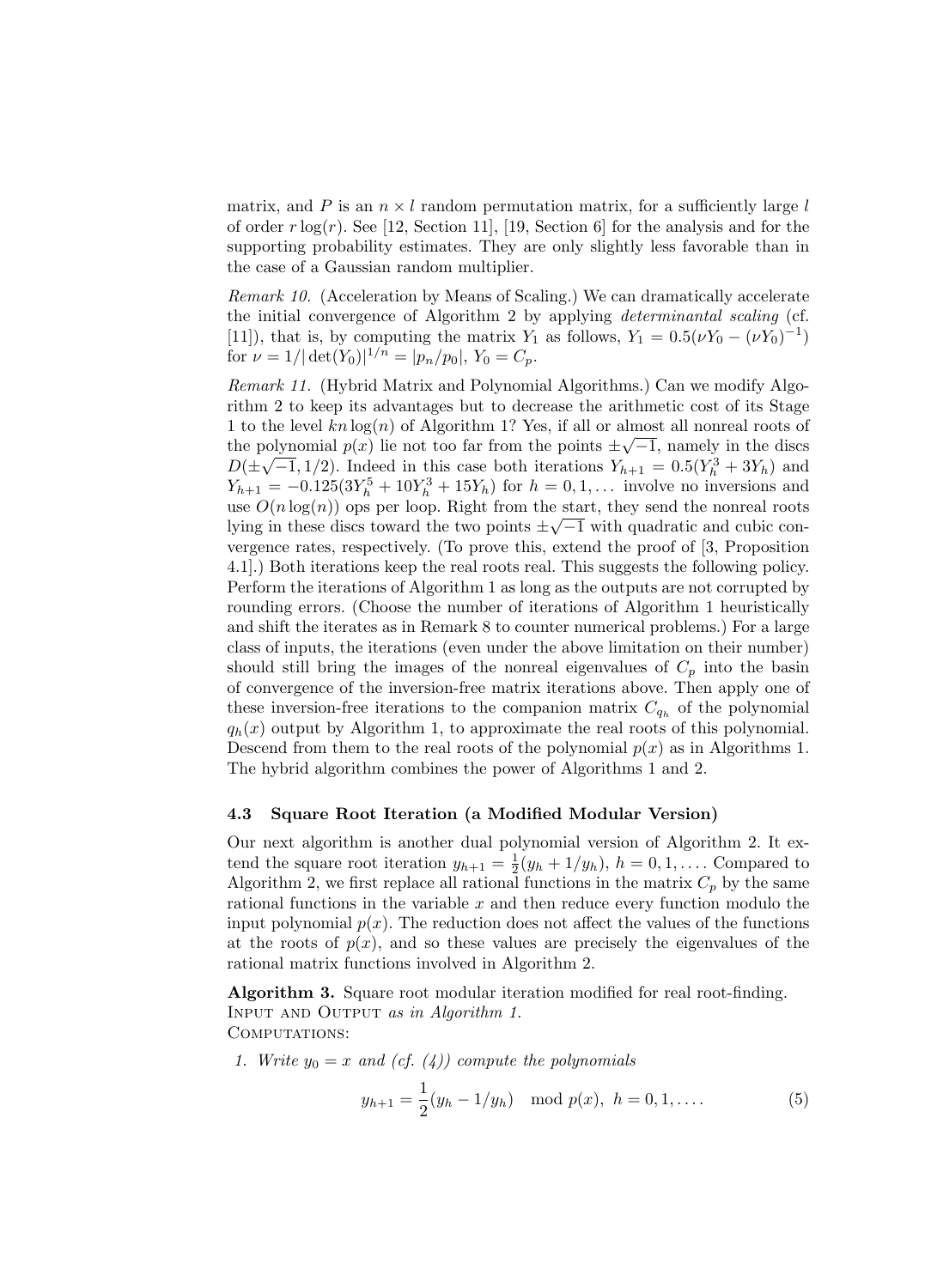- 2. Periodically, for selected integers k, compute the polynomials  $t_k = y_k^2 + 1$ mod  $p(x)$  and  $g_k(x) = \text{agcd}(p, t_k)$ .
- 3. If  $deg(g_k(x)) = n r = 2s$ , compute the polynomial  $v_k \approx p(x)/g_k(x)$  of degree r. Otherwise continue the iteration of Stage 1.
- 4. Apply one of the algorithms of [6], [4], and [8] (cf. Theorem 8) to approximate the r roots  $y_1, \ldots, y_r$  of the polynomial  $v_k$ . Output these approximations.

By virtue of our comments preceding this algorithm, the values of the polynomials  $t_k$  at the roots of  $p(x)$  equal to the images of the eigenvalues of the matrix  $C_p$  in Algorithm 2. Hence the values of the polynomials  $t_k$  at the nonreal roots of  $p(x)$  converge to 0 as  $k \to \infty$ , whereas their values at the real roots of  $p(x)$  stay far from 0. Therefore, for sufficiently large integers k, agcd $(p, t_k)$  turn into the polynomial  $\prod_{j=r+1}^{n}(x-x_j)$ . This implies correctness of the algorithm. Its asymptotic computational cost is  $O(kn\log^2(n))$  plus the cost of computing  $\gcd(p, t_k)$  and choosing the integer k (see our next remark).

Remark 12. Compared to Algorithm 2, the latter algorithm reduces real rootfinding essentially to the computation of  $\gcd(p, t_k)$ , but the complexity of this computation is not easy to estimate [1]. Moreover, the following example exhibits serious problems of numerical stability for this algorithm and for the similar algorithms of [7] and [3]. Consider the case where  $r = 0$ . Then the polynomial  $t(x)$  has degree at most  $n-1$ , and its values at the n nonreal roots of the polynomial  $p(x)$  are close to 0. This can only occur if  $||t_k|| \approx 0$ .

Remark 13. We can concurrently perform Stages 1 of both Algorithms 2 and 3. The information about the numerical rank at Stage 3 of Algorithm 2 can be a guiding rule for the choice of the integer parameter  $k$  and computing the polynomials  $t_k$ ,  $g_k$  and  $v_k$  of Algorithm 3. Having the polynomial  $v_k$  available, Algorithm 3 produces the approximations to the real roots more readily than Algorithm 2 does this at its Stage 4.

#### 4.4 Cayley Map and Root-squaring

The following algorithm is somewhat similar to Algorithm 1, but employs repeated squaring of the roots instead of mapping them into their square roots.

Algorithm 4. Real root-finding by means of repeated squaring.

Assume a polynomial  $p(x)$  of (1) with  $p(0) \neq \pm \sqrt{-1}$  and proceed as follows. 1. Compute the polynomial  $q(x) = p(\sqrt{-1} \frac{x+1}{x-1}) = \sum_{i=0}^{n} q_i x^i$ . (This is the Cayley map of Theorem 4. It moves the real axis, in particular the real roots of  $p(x)$ , onto the unit circle  $C(0, 1)$ .)

2. Write  $q_0(x) = q(x)/q_n$ , choose a sufficiently large integer k, and apply the k squaring steps of Theorem 3,  $q_{h+1}(x) = (-1)^n q_h(\sqrt{x})q_h(-\sqrt{x})$  for  $h =$  $0, 1, \ldots, k-1$ . (These steps keep the images of the real roots of  $p(x)$  on the circle  $C(0, 1)$  for all k, while sending the images of every other root of  $p(x)$  toward either the origin or the infinity.)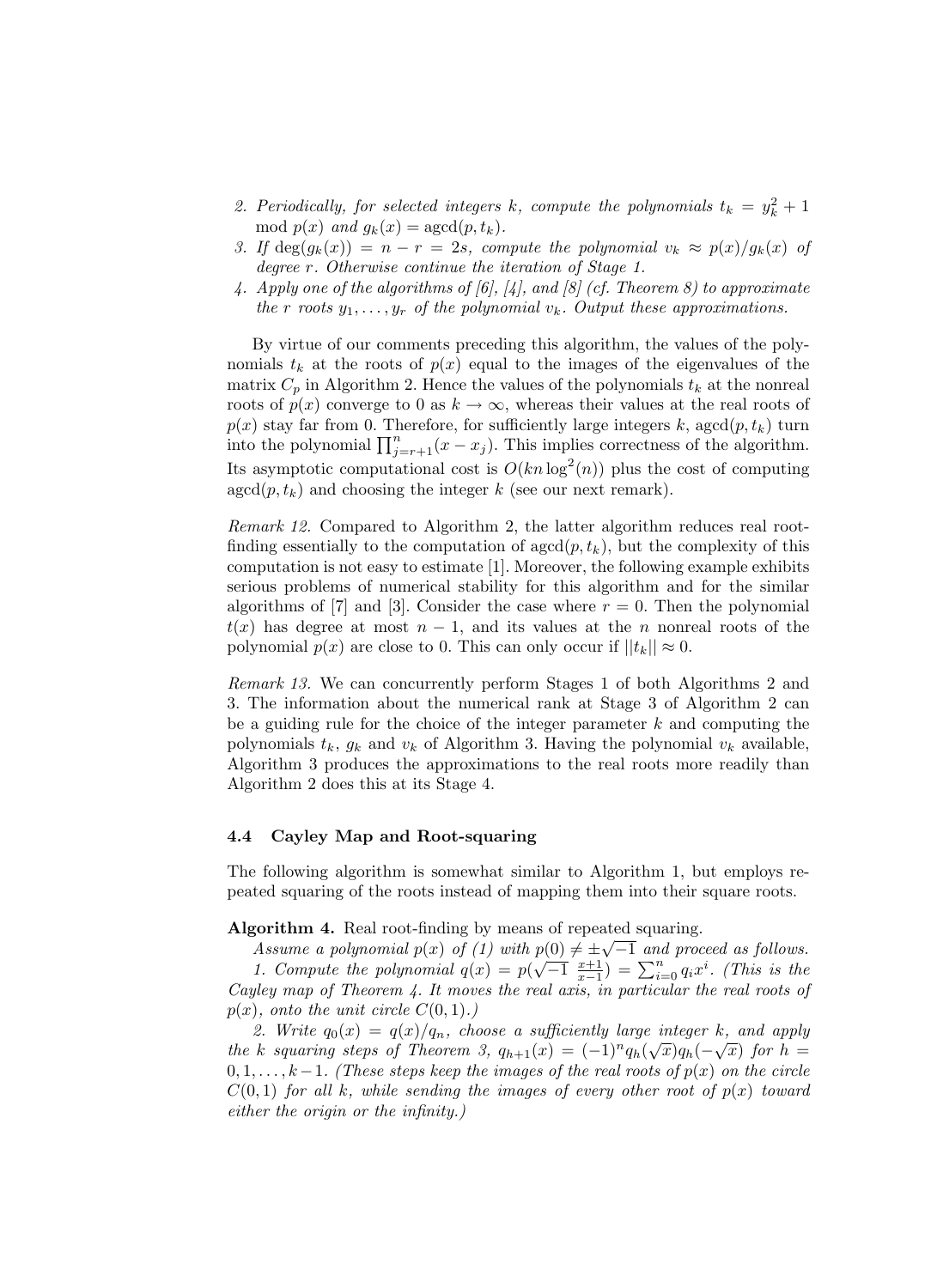3. For a sufficiently large integer k, the polynomial  $q_k(x)$  approximates the polynomial  $x^s u_k(x)$  where the polynomial  $u_k(x) = \sum_{i=0}^r u_i x^i$  has all its roots lying on the unit circle  $C(0, 1)$ . Extract the approximation to this polynomial  $u_k(x)$  from the coefficients of the polynomial  $q_k(x)$ .

4. Compute the polynomial  $w_k(x) = (u_k(\sqrt{-1} \frac{x+1}{x-1})$ . (This Cayley map sends the images of the real roots of the polynomial  $p(x)$  from the unit circle  $C(0, 1)$ back to the real line.)

6. Apply one of the algorithms of  $[6]$ ,  $[4]$ , and  $[8]$  to approximate the r real roots  $z_1, \ldots, z_r$  of the polynomial  $w_k(x)$  (cf. Theorem 8).

7. Apply the Cayley map  $x_j^{(k)} = (z_j + \sqrt{-1})/(z_j - \sqrt{-1})$  for  $j = 1, ..., r$ to extend Stage 6 to approximating the r roots  $x_1^{(k)}, \ldots, x_r^{(k)}$  of the polynomials  $u_k(x)$  and  $y_k(x) = x^s u_k(x)$  lying on the unit circle  $C(0, 1)$ .

8. Apply the descending process (similar to the ones of [15], [18], and of our Algorithm 1) to approximate the r roots  $x_1^{(h)}, \ldots, x_r^{(h)}$  of the polynomials  $q_h(x)$ lying on the unit circle  $C(0, 1)$  for  $h = k - 1, \ldots, 0$ .

9. Approximate the r real roots  $x_j = \sqrt{-1}(x_j^{(0)} + 1)/(x_j^{(0)} - 1), j = 1, ..., r$ , of the polynomials  $p(x)$ .

Our analysis of Algorithm 1 (including its complexity estimates and the comments and recipes in Remarks 2–6) can be extended to Algorithm 4. The straightforward matrix version of this numerical algorithm, however, fails because high matrix powers have small numerical rank. Indeed their columns lie near the invariant space associated with the absolutely largest eigenvalues, and as a rule this space has a small dimension. The more tricky modification and as a rule this space has a small dimension. The more tricky modification  $M^k - M^{-k} = \prod_{j=0}^{k-1} (M - \omega_k^j M^{-1})$ , where  $\omega_k = \exp(2\pi \sqrt{-1}/k)$  denotes a primitive kth root of unity, promises to produce a working matrix iteration. Like the Power Method and unlike the repeated squaring of Algorithm 2, it can employ just multiplication of the matrices M and  $M^{-1}$  by vectors rather than the operations in the Frobenius matrix algebra.

#### 4.5 A Tentative Approach to Real Root-finding by Means of Root-radii Approximation

Algorithm 5. (Real Root-finding via Root Radii Approximation.)

1. Compute approximations  $\tilde{r}_1, \ldots, \tilde{r}_n$  to the root radii of a polynomial  $p(x)$ of (1) (see Theorem 7). (This defines 2n candidates points  $\pm \tilde{r}_1, \ldots, \pm \tilde{r}_n$  for the approximation of the r real roots  $x_1, \ldots, x_r$ .

2. Evaluate the polynomial at these 2n points, at a low arithmetic and Boolean cost, to exclude a number of extraneous candidates.

3. Apply Newton's iteration  $x^{(h+1)} = x^{(h)} - p(x^{(h)})/p'(x^{(h)})$ ,  $h = 0, 1, ...$ concurrently at the remaining candidate points. (Its single step or a few step should exclude the other extraneous candidates and refine the remaining approximations to the real roots, as long as these roots are simple and well isolated from the other roots.)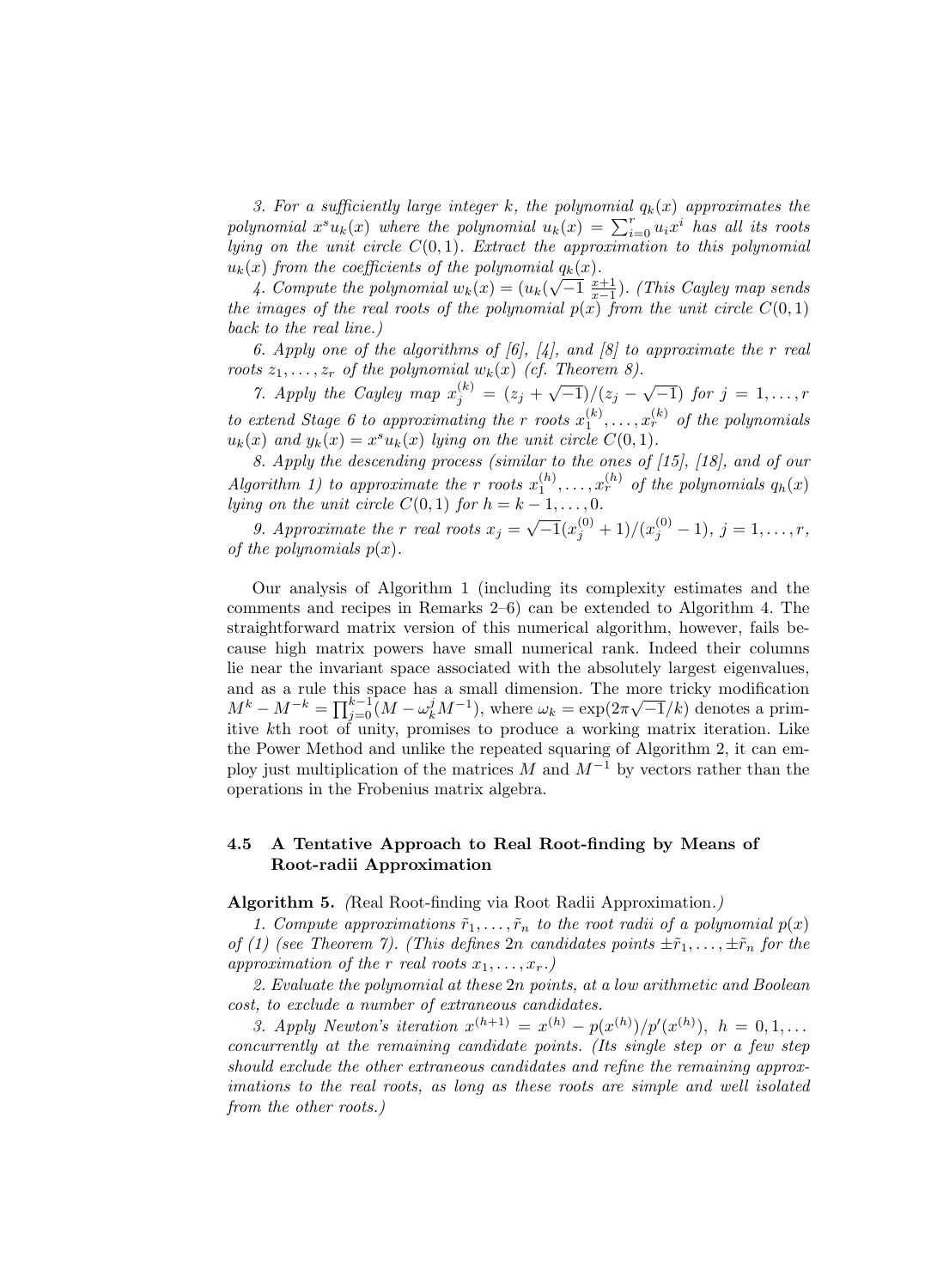### 5 Numerical Tests

Three series of numerical tests have been performed in the Graduate Center of the City City University of New York by Ivan Retamoso and Liang Zhao. In both series they tested Algorithm 2, without using the techniques of Remarks 3 and 8, that is, in much weakened form. Still the test results are quite encouraging.

In the first series of tests, Algorithm 2 has been applied to one of the Mignotte benchmark polynomials, namely to  $p(x) = x^{n} + (100x - 1)^{3}$ . It is known that this polynomial has three ill conditioned roots clustered about 0.01 and has  $n-3$ well conditioned roots. In the tests, Algorithm 2 has output the roots within the error less than 10<sup>-6</sup> by using 9 iterations for  $n = 32$  and  $n = 64$  and by using 11 iterations for  $n = 128$  and  $n = 256$ .

In the second series of tests, polynomials  $p(x)$  of degree  $n = 50, 100, 150, 200$ , and 250 have been generated as the products  $p(x) = f_1(x) f_2(x)$ . Here  $f_1(x)$ was the rth degree Chebyshev polynomial (having r real roots) for  $r = 8, 12, 16$ , and  $f_2(x) = \sum_{i=0}^{n-r} a_i x^i$ ,  $a_j$  being i.i.d. standard Gaussian random variables, for  $j = 0, \ldots, n-r$ . Algorithm 2 (performed with double precision) was applied to 100 such polynomials  $p(x)$  for each pair of n and r. Table 1 displays the output data, namely, the average values and standard deviation of the numbers of iterations and of the maximum difference between the output values of the roots and their values produced by MATLAB root-finding function "roots()".

In the third series of tests, Algorithm 2 approximated the real eigenvalues of a random real symmetric matrix  $A = U^T \Sigma U$ , where U was an orthogonal  $n \times n$  standard Gaussian random matrix,  $\Sigma = \text{diag}(x_1, \ldots, x_r, y_1, \ldots, y_{n-r}),$ and  $x_1, \ldots, x_r$  (resp.  $y_1, \ldots, y_{n-r}$ ) were r i.i.d. standard Gaussian real (resp. non-real) random variables. Table 2 displays the mean and standard deviation of the number of iterations and the error bounds in these tests for  $n =$ 50, 100, 150, 200, 250 and  $r = 8, 12, 16$ .

### References

- 1. Bini, D.A., Boito, P.: A fast algorithm for approximate polynomial GCD based on structured matrix computations. In: Operator Theory: Advances and Applications, vol. 199, pp. 155–173. Birkhäuser Verlag, Basel (2010)
- 2. Bini, D., Pan, V. Y.: Polynomial and Matrix Computations, Volume 1: Fundamental Algorithms. Birkhäuser, Boston (1994)
- 3. Bini, D., Pan, V.Y.: Graeffe's, Chebyshev, and Cardinal's processes for splitting a polynomial into factors. J. Complexity 12, 492–511 (1996)
- 4. Bini, D., Pan, V.Y.: Computing matrix eigenvalues and polynomial zeros where the output is real. SIAM J. on Computing  $27(4)$ ,  $1099-1115$  (1998) (Also in Proc. of SODA'1991.)
- 5. Bini, D.A., Robol, L.: Solving secular and polynomial equations: A multiprecision algorithm. J. Computational and Applied Mathematics, in press.
- 6. Ben-Or, M., Tiwari, P.: Simple algorithms for approximating all roots of a polynomial with real roots. J. Complexity 6(4), 417–442 (1990)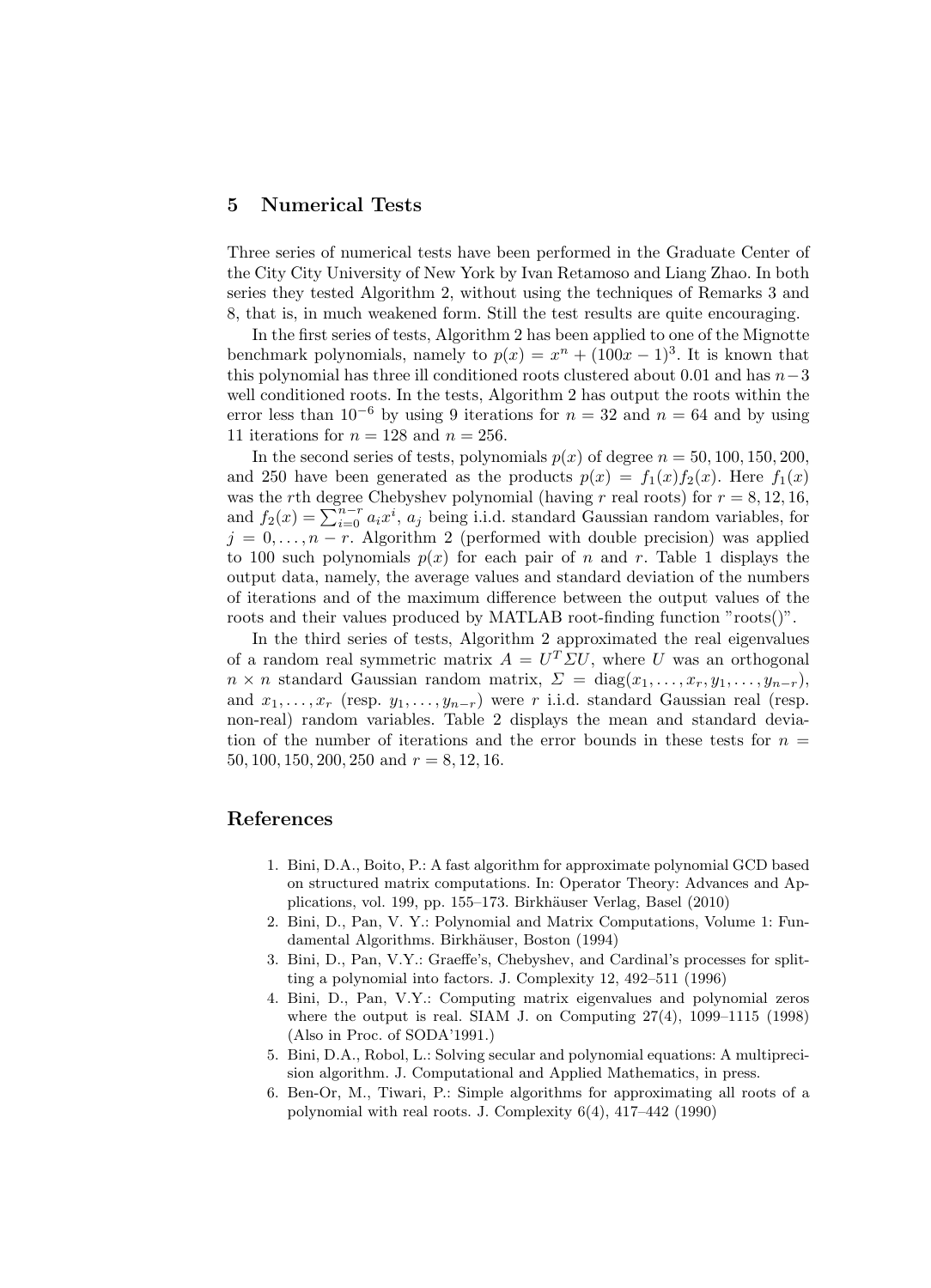| n      | r             |       |      | Iter-mean Iter-std Bound-mean Bound-std |                                  |
|--------|---------------|-------|------|-----------------------------------------|----------------------------------|
| 50     | 8             | 7.44  | 1.12 | $4.18 \times 10^{-6}$                   | $1.11 \times 10^{-5}$            |
| 100    | 8             | 8.76  | 1.30 | $5.90 \times 10^{-6}$                   | $1.47 \times 10^{-5}$            |
| 150    | 8             | 9.12  | 0.88 | $2.61 \times 10^{-5}$                   | $1.03 \times 10^{-4}$            |
| 200    | 8             | 9.64  | 0.86 | $1.48 \times 10^{-6}$                   | $5.93 \times 10^{-6}$            |
| 250    | 8             | 9.96  | 0.73 | $1.09 \times 10^{-7}$                   | $5.23 \times 10^{-5}$            |
| 50     | 12            | 7.16  | 0.85 | $3.45 \times 10^{-4}$                   | $9.20 \times 10^{-4}$            |
| 100 12 |               | 8.64  | 1.15 | $1.34 \times 10^{-5}$                   | $2.\overline{67 \times 10^{-5}}$ |
| 150 12 |               | 9.12  | 2.39 | $3.38 \times 10^{-4}$                   | $1.08 \times 10^{-3}$            |
| 200 12 |               | 9.76  | 2.52 | $6.89 \times 10^{-6}$                   | $1.75 \times 10^{-5}$            |
| 250 12 |               | 10.04 | 1.17 | $1.89 \times 10^{-5}$                   | $4.\overline{04 \times 10^{-5}}$ |
| 50     | <sup>16</sup> | 7.28  | 5.06 | $3.67 \times 10^{-3}$                   | $7.62 \times 10^{-3}$            |
| 100 16 |               | 10.20 | 5.82 | $1.44 \times 10^{-3}$                   | $4.51 \times 10^{-3}$            |
| 150 16 |               | 15.24 | 6.33 | $1.25 \times 10^{-3}$                   | $4.90 \times 10^{-3}$            |
| 200 16 |               | 13.36 | 5.38 | $1.07 \times 10^{-3}$                   | $4.72 \times 10^{-3}$            |
| 250 16 |               | 13.46 | 6.23 | $1.16 \times 10^{-4}$                   | $2.45 \times 10^{-4}$            |

Table 1. Number of Iterations and Error Bounds for Root-finding Algorithm on Random Polynomials

- 7. Cardinal, J.P.: On two iterative methods for approximating the roots of a polynomial. In: Lectures in Applied Mathematics, vol. 32, pp. 165–188. AMS (1996)
- 8. Du, Q., Jin, M., Li, T.Y., Zeng, Z.: The quasi-Laguerre iteration. Math. Comput. 66(217), 345–361 (1997)
- 9. Golub, G.H., Van Loan, C.F.: Matrix Computations, third edition. The Johns Hopkins University Press, Baltimore, Maryland (1996)
- 10. Householder, A.S.: Dandelin, Lobachevskii, or Graeffe. Amer. Math. Monthly 66, 464–466 (1959)
- 11. Higham, N.J.: Functions of Matrices, SIAM, Philadelphia (2008)
- 12. Halko, N., Martinsson, P.G., Tropp, J.A.: Finding structure with randomness: probabilistic algorithms for constructing approximate matrix decompositions. SIAM Review 53(2), 217–288 (2011)
- 13. McNamee, J.M., Pan, V.Y.: Numerical Methods for Roots of Polynomials, Part 2 (XXII + 718 pages), Elsevier  $(2013)$
- 14. Pan, V.Y.: Complexity of computations with matrices and polynomials. SIAM Review 34(2), 225–262 (1992)
- 15. Pan, V.Y.: Optimal (up to polylog factors) sequential and parallel algorithms for approximating complex polynomial zeros. In: Proc. 27th Ann. ACM Symp. on Theory of Computing, pp. 741–750. ACM Press, New York (1995)
- 16. Pan, V.Y.: New fast algorithms for polynomial interpolation and evaluation on the Chebyshev node set. Computers Math. Appls. 35(3), 125–129 (1998)
- 17. Pan, V.Y.: Structured Matrices and Polynomials: Unified Superfast Algorithms. Birkhäuser, Boston, and Springer-Verlag, New York (2001)
- 18. Pan, V.Y.: Univariate polynomials: nearly optimal algorithms for factorization and rootfinding. J. Symb. Computations 33(5), 701–733 (2002). Proc. version in ISSAC'2001, pp. 253–267, ACM Press, New York (2001)